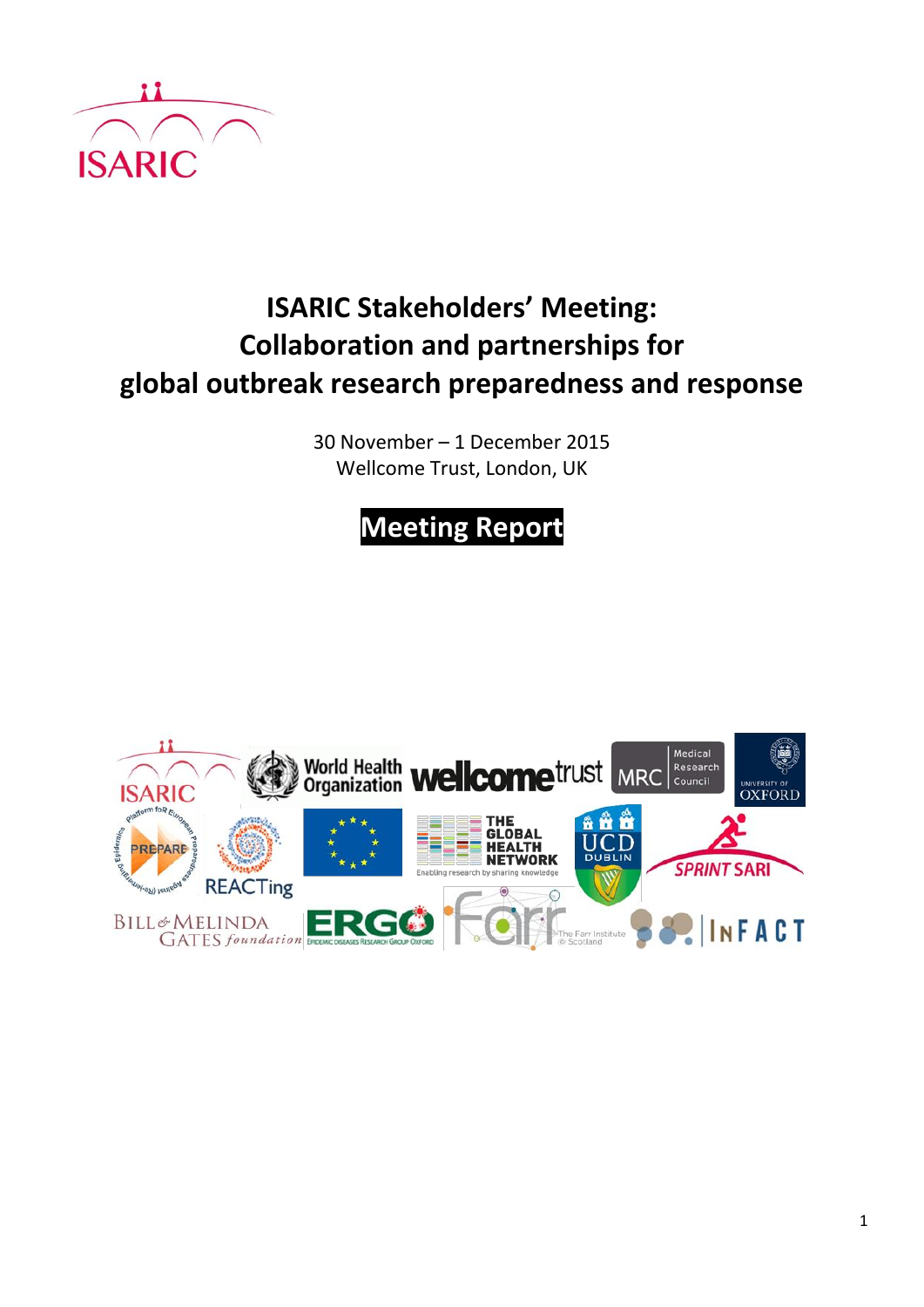#### **Table of Contents**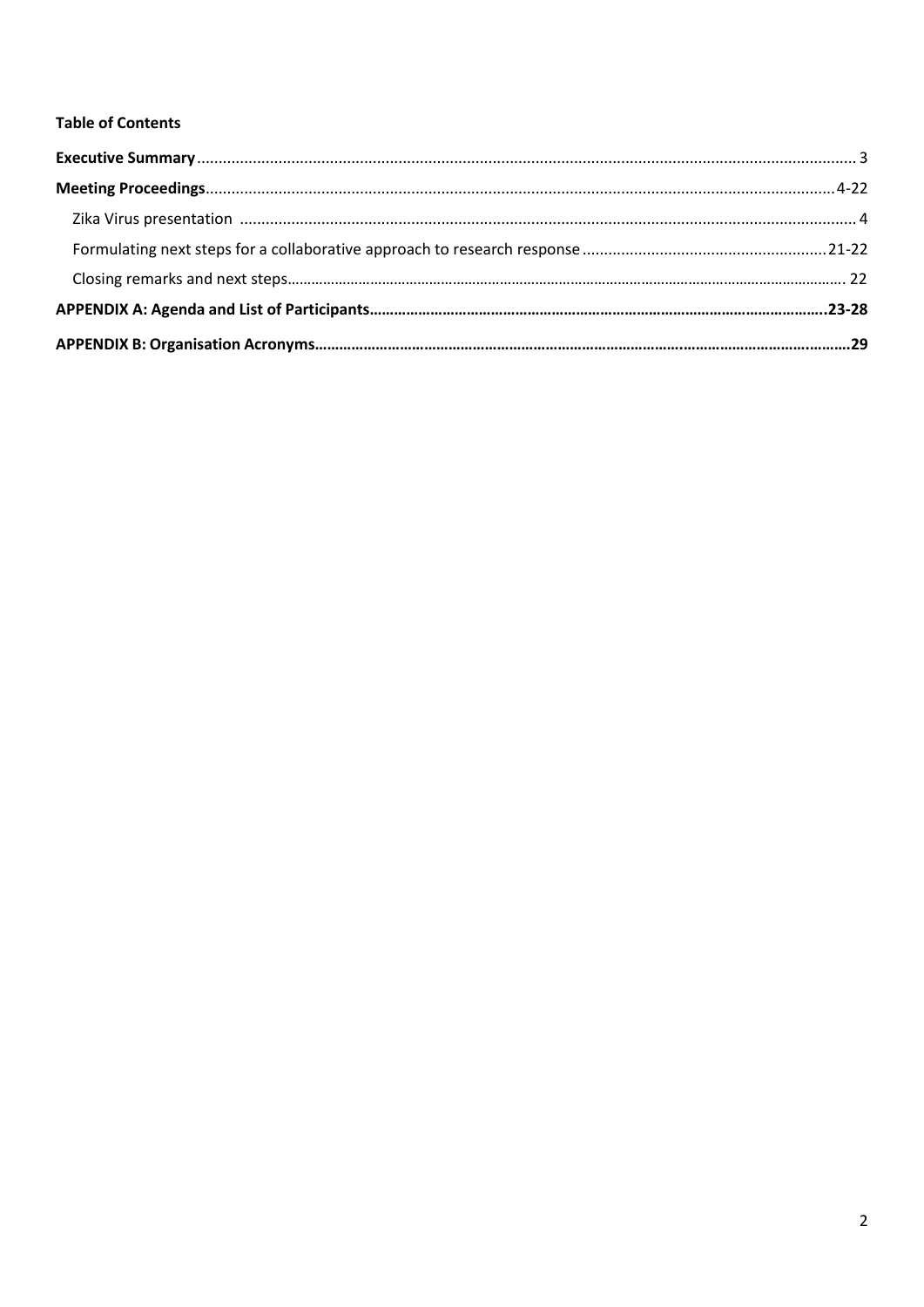#### **Executive Summary**

One of the key lessons learnt from the 2014-15 Ebola outbreak research response effort in West Africa is that it is critical to establish excellent working relations and collaborations in the inter-epidemic period in order to improve the response to future outbreaks.

The International Severe Acute Respiratory and emerging Infection Consortium (ISARIC) convened this meeting to bring together key global stakeholders (including representatives for clinical research networks, clinicians, research funders, public health bodies, industry, and non-governmental organisations) in order to improve the prospects for a rapid and coordinated clinical research response to the next outbreak or pandemic.



*Word Cloud for the meeting proceedings*

Apart from facilitating a discussion on collaboration, the meeting identified pathways for strengthened capacity building for research preparedness, particularly in low-and-middle-income countries, and discussed setting up a global rapid response task force within the clinical research community. Participants also explored the barriers and bottlenecks to rapid research responses and identified solutions.

The meeting brought forth the following actions that need to be addressed as part of ISARIC's Strategic Objectives:

- The establishment of Regional Hubs in regions where platforms such as the Platform for European Preparedness Against (Re-)emerging Epidemics (PREPARE (FP7)) do not exist. The hubs should be run by research networks in the regions, and address diseases, bottlenecks, and barriers specific to the region, while also enabling regional capacity building.
- The development and establishment of a global data management platform that is CDISC (Clinical Data Interchange Standards Consortium) compatible and that will enable harmonised data collection and global data sharing.
- The need for the clinical research community to engage more closely with humanitarian organisations and other partners ahead of infectious disease outbreaks.
- The establishment of a global rapid research response task force that will enable a rapid response to outbreaks in resource poor areas of the world where there are capacity and capability gaps for research.

This two-day meeting was well attended, with 18 countries represented (encompassing 8 low-and-middleincome countries, including Liberia and Sierra Leone, which experienced widespread and intense transmission during the recent Ebola outbreak). The meeting output will feed into the development of the World Health Organization (WHO) Research and Development Blueprint for preparedness for epidemics.

This report outlines the core output from the meeting under Meeting Proceedings, including summaries of each speaker presentation and Q&A session.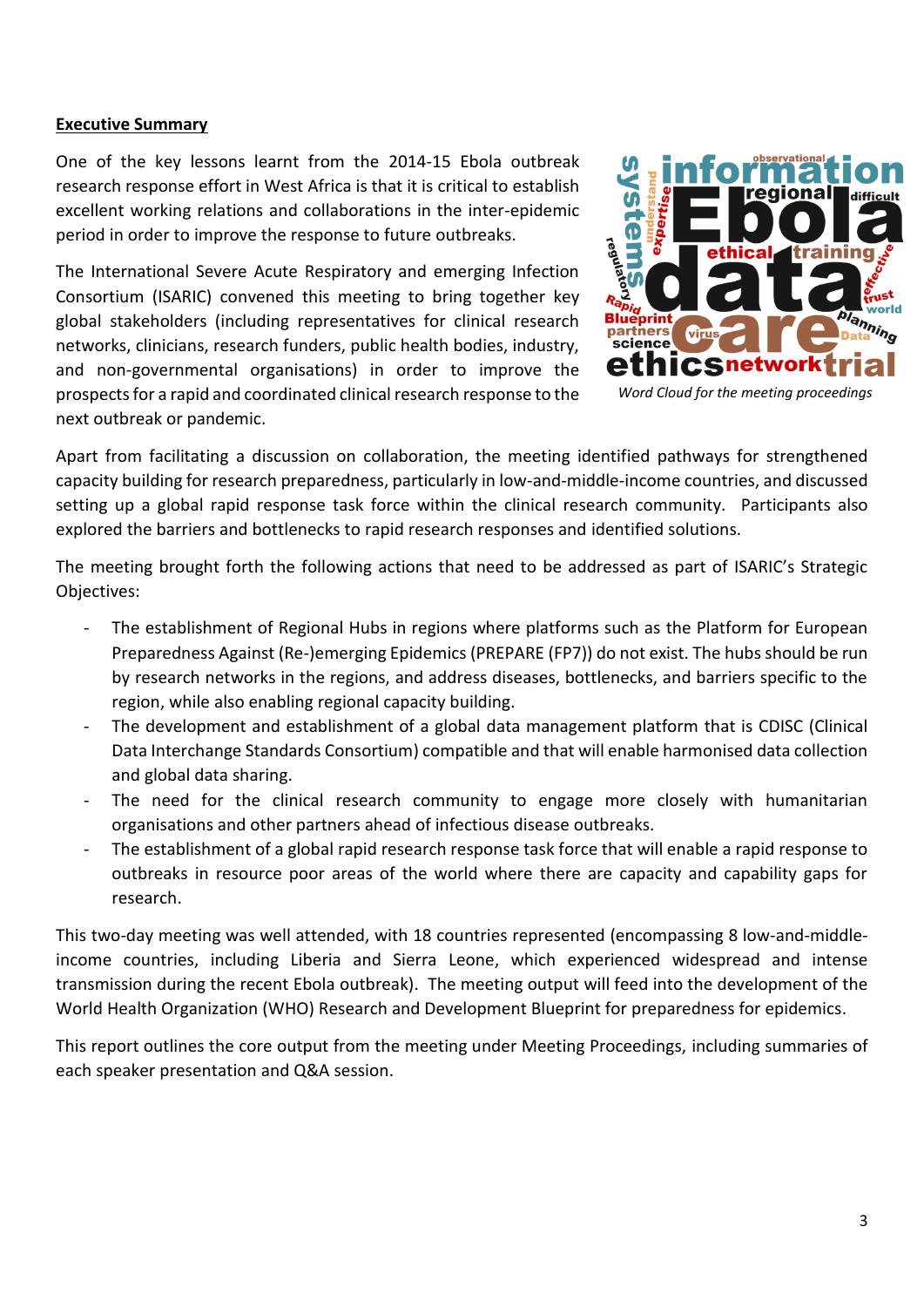#### Day 1: Monday 30 November, 2015

Professor Mike Turner (Wellcome Trust (WT)) welcomed the group of 70 participants attending in person and those joining through webinar.

In his opening remarks, Professor [Roberto Bruzzone](https://isaric.tghn.org/site_media/media/medialibrary/2015/12/Roberto_Bruzzone_Institut_Pasteur.pdf) (Institut Pasteur & ISARIC Vice Chair) highlighted the need for ISARIC to take stock and find ways to strengthen collaborations, with the added goals of planning ahead and capacity building.

The keynote address was delivered by Dr [Robin Robinson](https://isaric.tghn.org/site_media/media/medialibrary/2015/12/Robin_Robinson_BARDA.pdf) (Biomedical Advanced Research & Development Authority (BARDA)), who focused on the resilience chain and BARDA's role in bridging the "valley of death", the term given to the inverted pyramid which illustrates the expensive, risky and lengthy process involved in vaccine and drug development, where only 1 in 50 candidates succeed (for reasons of cost rather than efficacy). The paradigm of normal preparedness versus emergency research and development was put forward and highlighted the question of whether emergency R&D for emerging infectious diseases is going to become the new norm. BARDA key successes were noted to include creating a robust and innovative medical countermeasure development pipeline, establishing and nurturing partnerships, establishing robust manufacturing capacity and helping medical countermeasure developers for preparedness & response. The meeting was invited to consider the question of further global bio preparedness uncertainty and will bioterrorism fatigue, disbelief & denial persist? Robin Robinson raised the key question of who is steering the ship as a number of groups are trying to fill the space and where are we going?

Ana Maria Henao-Restrepo (WHO) presented an overview of the WHO Blueprint for Research and Development. The Blueprint aims to reduce the time lag between the declaration of an international public health emergency and the availability of effective medical technologies that can be used to save lives and avert crises. To do that, the Blueprint will promote research to better understand the human-pathogen interface and to generate safety data from Phase 1 studies in man for the most promising experimental products for priority infectious diseases before the outset of an outbreak. It was acknowledged that R&D can and must be accelerated and research gaps must be anticipated.

The rest of Day 1 and all of Day 2 of the meeting was divided into six speaker sessions, each followed by a Q&A session that has been summarised following each session. The presentations delivered during the sessions have, where permission has been granted, been included through the hyperlinks via the name of the speaker concerned. Any difficulty accessing the links should be reported to [sarah.moore@ndm.ox.ac.uk.](mailto:sarah.moore@ndm.ox.ac.uk)

#### **Zika virus – [Fernando Bozza](https://isaric.tghn.org/site_media/media/medialibrary/2015/12/Fernando_Bozza_FIOCRUZ.pdf) (National Institute of Infectious Disease, Oswaldo Cruz Foundation (Fiocruz); Brazilian Research in Intensive Care Network (BRICNet))**

The meeting took the opportunity to break from the agenda to include a presentation by Fernando Bozza on the Zika virus outbreak in Brazil and a significant increase in observed congenital microcephaly, which raises serious questions about a direct association between the two. ISARIC agreed to set up a teleconference call and adapt existing CRFs and protocols which might be of use in the study of microcephaly.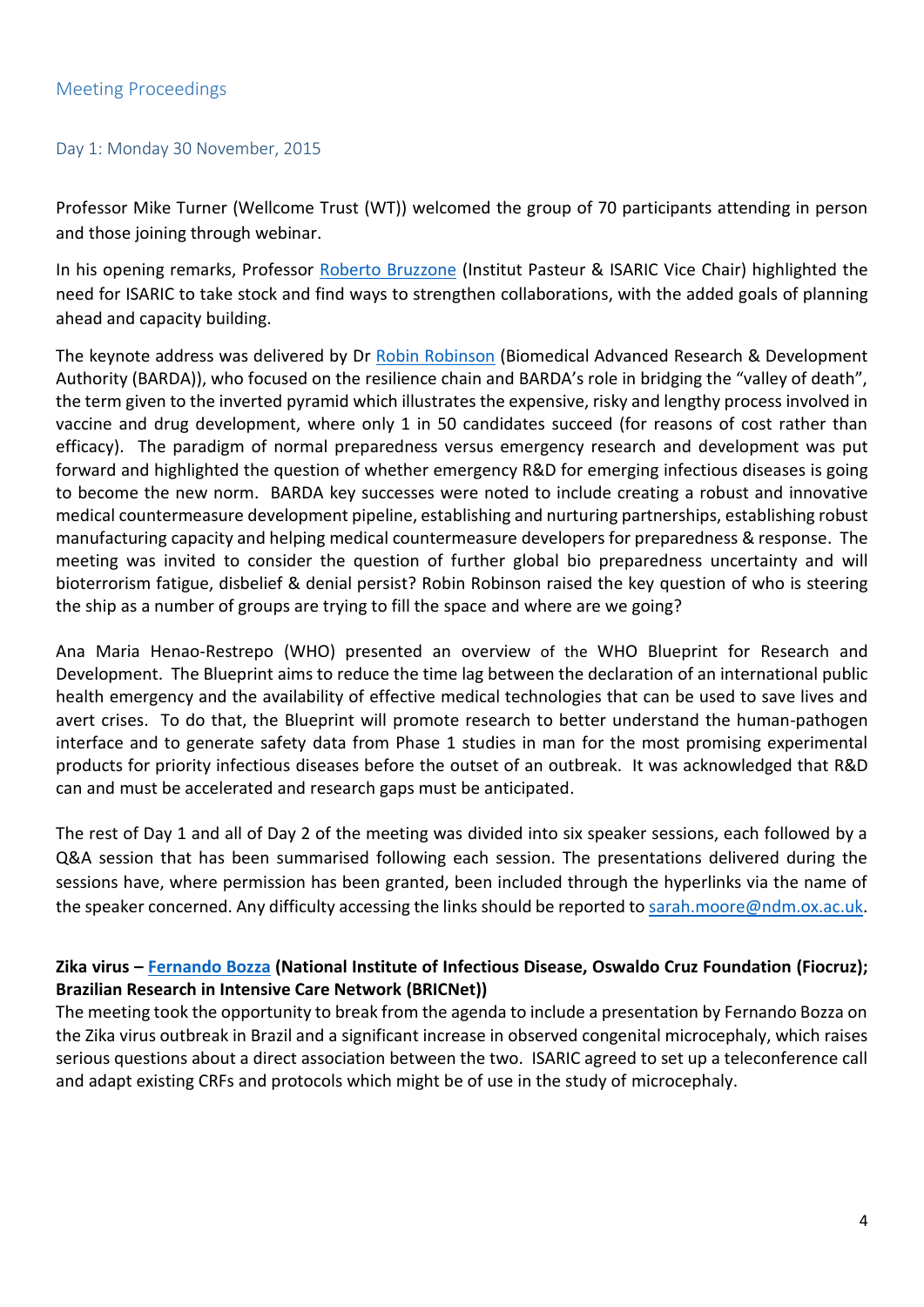# **Speaker Sessions: Day 1**

#### Session I: Rapid Research Response task force

[Trudie Lang](https://isaric.tghn.org/site_media/media/medialibrary/2015/12/Trudie_Lang_TGHN__ISARIC.pdf) (The Global Health Network (TGHN) & ISARIC): *Rapid Response Task Force*

- Aim to deliver clinical trials on infectious diseases in challenging settings in a thorough, rapid and versatile fashion
- Clinical trials require excellent staff who understand the protocol and can apply it to the specific setting
- Advance in trial efficiency is required: Ebola pre-clinical research began in March 2014 but the trials did not start until January 2015
- Increase capacity in low-resource countries by establishing a system of readiness and rapid deployment
- On-going training and briefing activities online and at annual regional meetings

#### [Nikki Shindo](https://isaric.tghn.org/site_media/media/medialibrary/2016/05/Nikki_Shindo_WHO.pdf) (WHO): *Role of clinical management and infection control in reducing emerging infectious diseases*

- Create a platform for information exchange to aid clinicians
- $\bullet$  Identify experts in each disease, document this and other guidelines and publicise
- Public health and contingency plans in low-resource areas or 'hot spots'
- The clinician's role is increasing: ensure information is up to date, risk factors are accounted for and the care and cure are determined
- Challenge faced: front line staff are overwhelmed and have limited information available to them
- Offer tools to clinicians to improve healthcare of country by providing documents within 48 hours
- Make use of all networks and authorities to help control epidemics and pandemics
- Continue to update pre-approved standard guidance to different countries to achieve the best treatment

[David Hui](https://isaric.tghn.org/site_media/media/medialibrary/2015/12/David_Hui_Chinese_University_of_Hong_Kong.pdf) (Chinese University Hong Kong): *Experiences of responding to outbreaks investigation as part of a team*

- Personal experiences of epidemic deployment and response
- $\bullet$  SARS HK in 2003
- In 2004 DH went to Vietnam, the Vietnamese MoH had asked for WHO's help with the H5N1 outbreak; no proven therapies or diagnostic tests were available, mass cull of chickens ended the outbreak
- Learned from infection control mistakes in HK where isolation rooms became available from 2005 only, hygiene and limited contact measures improved patient outcomes
- China was opening up to visiting clinicians during outbreaks, in 2005 DH visited Hunan where village homes were still shared with domestic animals
- Causes for super-spreading of the South Korean outbreak were poor infection control, patient movement within and between hospitals, poor ventilation, overcrowding, visitors, 'doctor-shopping' (= seeking care in multiple facilities) and contaminated environments
- Factors assisting access to outbreak sites; employer support for urgent leave, cover, remembering visa restrictions, collaboration with hosting countries
- Learning experience, helping to understand for future epidemics

#### [Maria Van Kerkhove](https://isaric.tghn.org/site_media/media/medialibrary/2015/12/Maria_Van_Kerkhove_Institut_Pasteur.pdf) (Institut Pasteur): *Pasteur's Outbreak Investigation Task Force*

Institut Pasteur works in co-operation with WHO, responding to global infection outbreaks, and assisting with local government response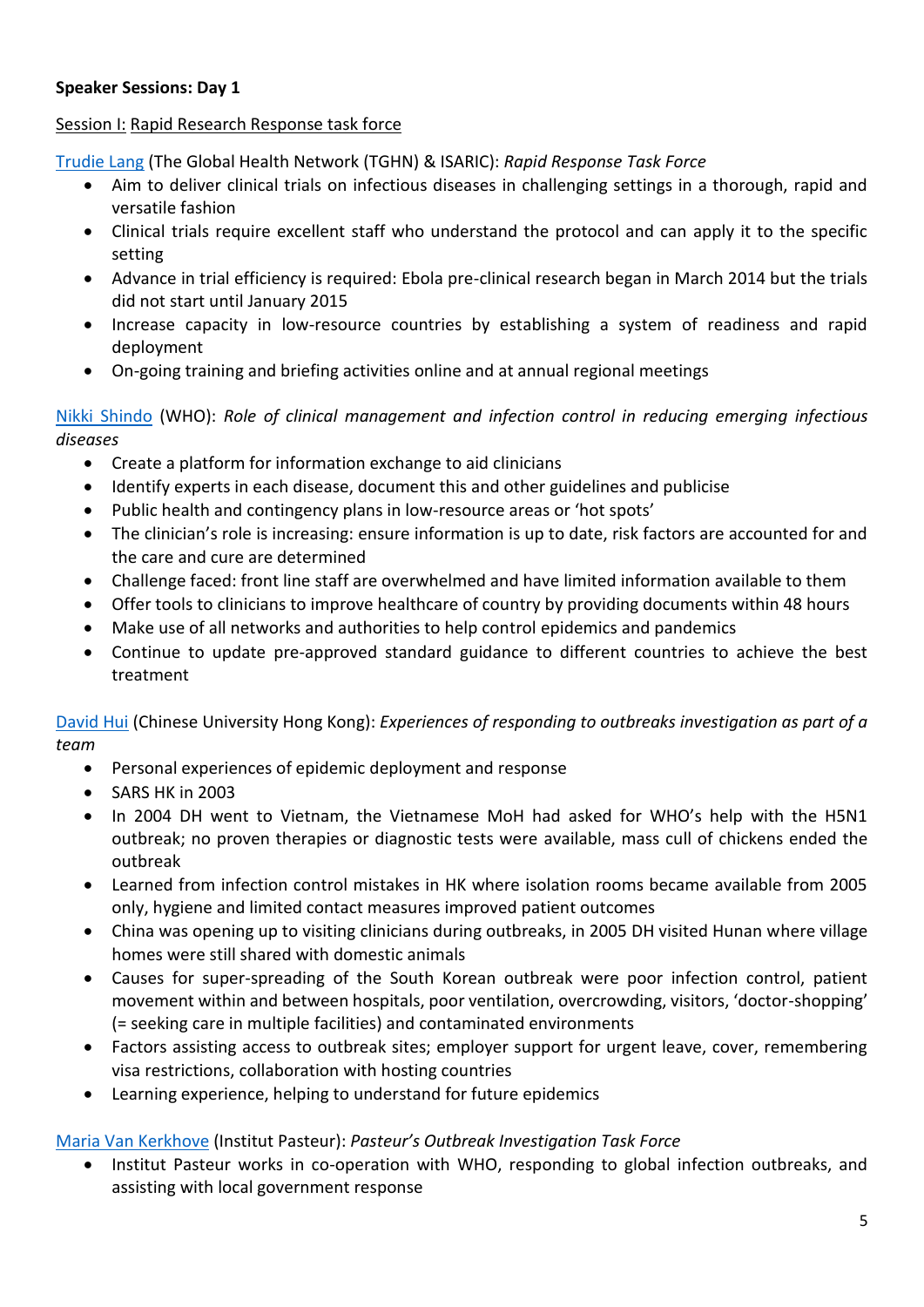- OITF (Outbreak Investigation Task Force) roster of individual experts
- Primary aim is to stop an outbreak and offer support
- $\bullet$  33 institutes in 26 countries
- Aim is to be deployed to smaller outbreaks within 48 hours
- Findings from the H5N1 experience in Cambodia; investigations, surveillance and shared experiences between countries important
- For Ebola, IP offered assistance, working with GOARN (WHO) and setting up incident management structures
- Recruitment is in progress
- Preparedness; logistics etc.  $-$  typically takes 2-4 weeks
- Other considerations; security aspects, tackling ethical concerns, applying tools in the field
- Complementing with existing programmes, not duplicating

#### *Discussion & Q&A*

# *Panel: Chair: Mike Turner (WT) & Mauricio Ferri*

*Panellists: Trudie Lang (TGHN & ISARIC), Nikki Shindo (WHO), Maria Van Kerkhove (Institut Pasteur), David Hui (Chinese University of Hong Kong), Rob Fowler (Canadian Critical Care Trials Group (CCCTG) & ISARIC), Gail Carson (ISARIC)*

# *Q: Is there infrastructure to coordinate all the Rapid Response Task Forces currently operating or is it being developed?*

**A**: It is essential that the infrastructure necessary is developed ahead of the next outbreak. In order to do so we need to step back and look at what happened during the Ebola response and align our capacity and infrastructure building efforts accordingly. There is a leadership and coordination role here for WHO, though ISARIC should be bringing people together and, through its membership and partners, set up the regional capacity and capability to initiate rapid responses.

*Q: First issue is coordination and the potential for resistance. Could look at a model of regional and sub regional structures (e.g. WATER). These should become part of the platform and framework for ethical issues etc. Africans want to take ownership.*

**A:** It is important to consider the challenges faced by the countries themselves when they receive "help" from other countries, local leadership and involvement is necessary for coordination. However, 'seasonality' and lack of hospital/ICU infrastructure pose a challenge to surveillance let alone research in some settings. That said, WHO has implemented a programme of district hospital training for staff at all levels (not primary care), from security to triage staff that is supported by the MoHs. There is a mobile reporting system and the programme has sample collection and lab links. WHO is seeking to roll out the programme in all hotspot countries. Examples given concerning capacity building efforts were a *clinician* surveillance course that has started in Sierra Leone and that includes basic training and capacity building adapted to local conditions; the capacity building activities supported by the European and Developing Countries Clinical Trials Partnership EDCTP; and effort by TGHN and EDCTP to link up networks in the region.

#### Session II: Connecting with industry, funders and public health bodies

[Carol Epstein](https://isaric.tghn.org/site_media/media/medialibrary/2016/05/Carol_Epstein_MediVector.pdf) (MediVector) via Webinar:

- MediVector is a smaller pharmaceutical company with a perspective on preparedness
- Favipiravir January 2014 MediVector was managing an influenza program under HDTRA1-11-R-0019 (Advanced Development of New Antiviral Against Influenza Virus)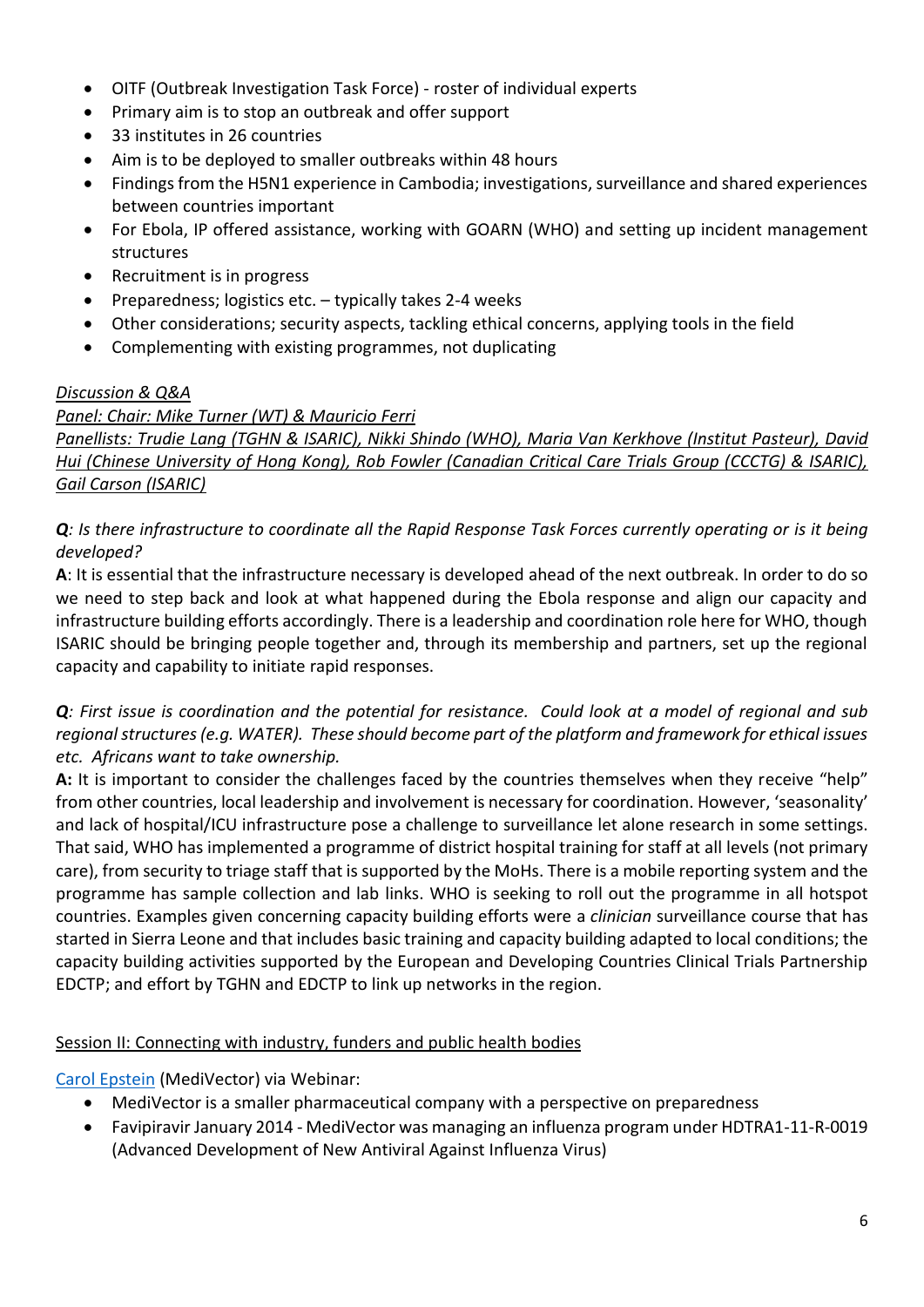- Significant investment was required by MediVector for the B&P effort; \$1.7M internal funding + \$1.2M external = \$2.9M; a complex process Utilised Earned Value Management System (EVMS); designed to help manage time and costs
- Cost of setting up and supporting EVMS is approximately \$9.2M external + \$2.9 internal = \$12.1M for the life of the contract (these costs would be reimbursed under the contract)
- Ebola contract; Justification and Approval (J&A, sole source) approach was used to award this contract. Normal process would have been impossible
- Does not involve full and open competition as required by the Federal Acquisition Regulations (FAR)
- Possible because of: flu contract, broad spectrum data, animal work done (rodent and NHP) by USAMRIID
- Normal process would have been impossible
- Ongoing work with USAMRIID (NHP studies) continued
- Discussions with multiple branches of DoD regarding logistics and goals of Ebola project
- Phase 1/2 and Phase 2 placebo controlled studies
- Next programme; a solicitation package, development and delivery of a FDA licensed Biodefense therapeutic (Marburg, Ebola), due in January 2016

Richard Hatchett (BARDA):

- As a public health body and funder, for BARDA there are challenges in contracting processes, therefore partners are important
- For emerging infectious diseases the public expects results quickly
- Aim is to end an outbreak and have medical countermeasures available as necessary
- Public health intervention offers opportunities to develop medical countermeasures and for the development to have reached the late stages
- Ebola is not a typical emerging infectious disease; on the radar for an extensive period
- Can be a model for other threats; MERS medical countermeasures are being developed
- How to respond to novel threats? e.g. with broad-spectrum antivirals, rapid re-purposing, animal and human trials
- 'tech-watch' programme; representatives meet with companies informally (before white papers)
- Annual industry day allows for discussion on priorities, changes, Q&A
- Coordinating privileged relationships e.g. with DoD, FDA and other regulatory authorities
- Tasks: linking up with local resources, preparing toolkits, tailoring protocols for unpredictability, anticipate not having vaccine or drug
- Benefits: mapping pipelines, optimal attributes for medical technology diagnostic tools, approaches to leverage industries, mechanisms to improve global coordination, portfolio of promising expertise
- Procure and produce network familiarisation
- Research and development should be accelerated through addressing gaps, working with experts on the blueprint, toolkits and surveillance systems
- Community engagement: communication of blueprint, giving community empowerment

Pasi Penttinen (European Centre for Disease Prevention and Control (ECDC)): *Clinical research during outbreaks*

- Perspective from a public health agency
- Reflections on the translational medicine lessons from the 2009 pandemic
- In the EU, public health is a shared competence, and ECDC's role is primarily in surveillance and risk assessment
- Advisory role in risk management
- $\bullet$  Providing guidance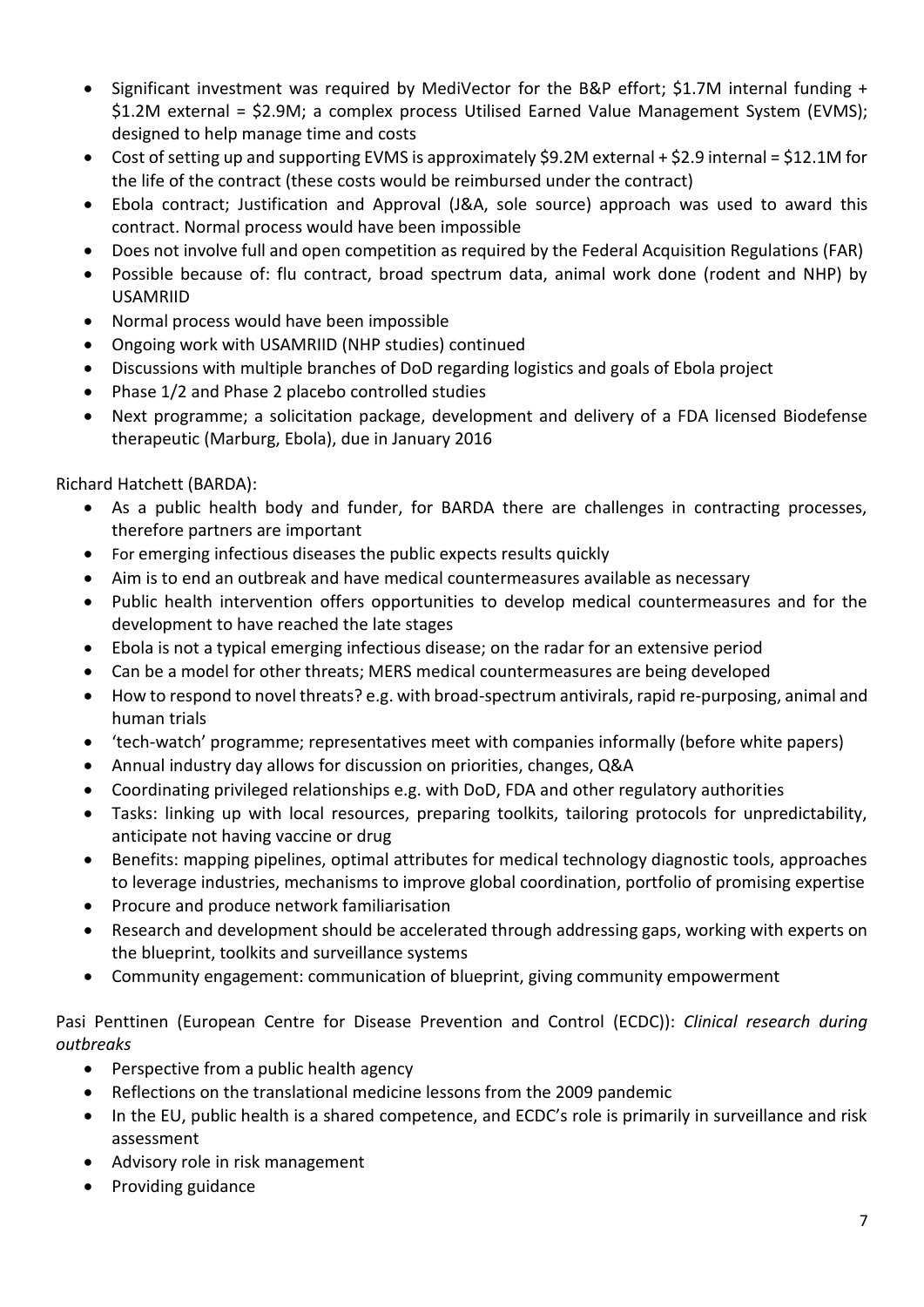- 2009 pandemic: ECDC was monitoring the fatalities by officially reported cases and through active social media and internet-based monitoring within Epidemic Intelligence activities
- Mortality is not the only indicator of severity and another way to look at it is to look at the proportional pyramid, or iceberg
- WHO commissioned the Review committee assessing the International Health Regulations also to look into the global response to the pandemic
- Concluded that WHO should develop and apply measures that can be used to assess the severity of every influenza epidemic
- Routine and ad hoc surveillance systems should form the bulk of the assessment but leading clinical practitioners and researchers need to improve the preparedness for rapid studies in the first affected countries to inform policy making
- Management of severe influenza; there is a paucity of high quality clinical research to inform clinical care
- MERS-CoV discovered via epidemic intelligence, surveillance, early detection, and with help from media
- MERS preparedness in Europe to include lab capabilities and External Quality Assessment (EQA), case studies, rapid risk assessments, scientific guidance
- More work to be done on hospital preparedness and on surge capacity for large-scale outbreaks
- What public health needs from clinical research; improving case detection and surveillance, studies to assess primary infections, studies to assess risk factors for nosocomial transmission, human serological studies, treatment options, vaccine
- Conclusions; during outbreaks organisations should network, using and linking surveillance and communication systems

# [Johan Van Hoof](https://isaric.tghn.org/site_media/media/medialibrary/2016/05/Johan_Van_Hoof_Janssen.pdf) (Janssen Pharmaceuticals): *Industry perspective*

- Janssen's commitment to a filovirus vaccine; the fact that an adenovirus-based Ebola vaccine was already in the clinic is no coincidence
- Achieved complete proof-of-concept in highly stringent NHP model
- The announcement by WHO of the public health emergency forced a change of gear with the acceleration of Ebola Monovalent Vaccine Program
- WHO meeting on Ebola vaccines access and financing in October 2014; stakeholders were working shoulder to shoulder. The outcomes of the meeting were ambitious. Everyone was eager to overcome obstacles. Important to ensure that if the vaccines worked, they could be made available
- Need to develop multivalent vaccines
- Challenges specific to the Ebola outbreak; technology, field conditions, epidemic dynamics
- Janssen is involved in 4 projects relating to Ebola, 1 of which is how to ensure the communities are engaged (through local radio etc.). Additional support is provided by BARDA and NIH
- Lessons learned:
- positive: eagerness across all stakeholders to join forces, "Can do attitude", several successful Public Private Partnerships created
- challenges: as epidemic wanes, sense of urgency is less, interest in getting early solution is diminishing, several hurdles still not addressed, regulatory pathways still unclear, not sustainable model for industry
- path forward: design and implement sustainable model to ensure readiness for future biological threats
- GSK has recently launched the idea of a business preparedness organization. Janssen is interested in joining this type of thinking.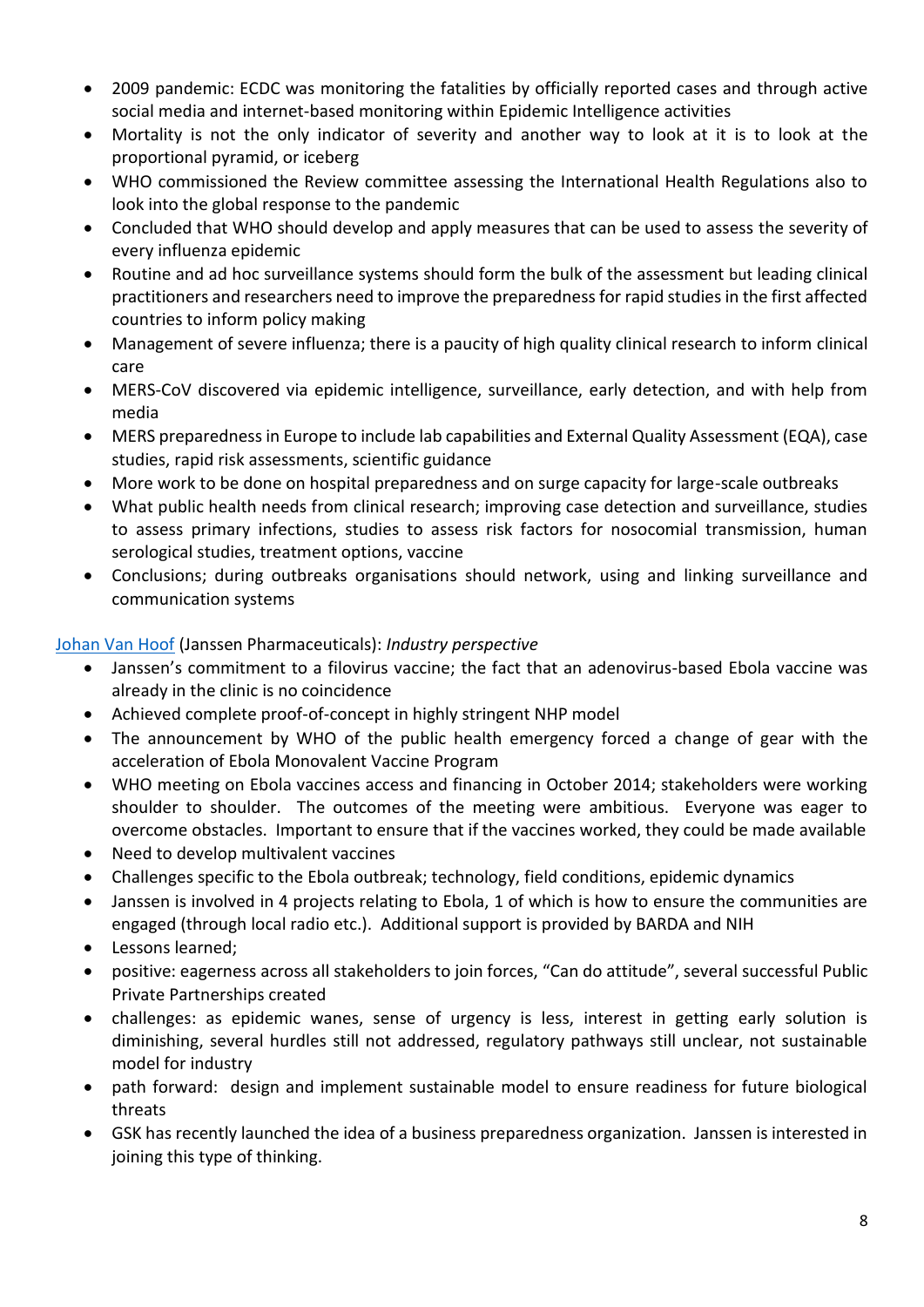[Finnian Hanrahan](https://isaric.tghn.org/site_media/media/medialibrary/2015/12/Finnian_Hanrahan_European_Commission.pdf) (European Commission (EC)): *The GloPID-R initiative - Global research collaboration for infectious disease preparedness*

- The only initiative of its kind to bring together research funders and coordinate their response to epidemics at a global level
- GloPID-R does not involve a financial commitment from members
- Goal: launch of an effective research response within 48 hours of an outbreak. This was initiated under the Ebola response. Importance of the exchange of information.
- Currently there are 14 members, with WHO as an observer. Wellcome Trust and the African Academy of Sciences have recently joined
- On-going activities: readiness plan for funders in case of an outbreak, Scientific Advisory Board (SAB) being established, Work on barriers: surveys by the secretariat, data sharing in public health emergencies, MERS-CoV: mapping of related research activities

# *Discussion & Q&A*

*Panel: Chair: Roberto Bruzzone (Institut Pasteur) & Ilaria Capua (Istituto Zooprofilattico delle Venezie, Member of the Italian Parliament)*

*Panellists: Carol R. Epstein (MediVector), Richard Hatchett (BARDA), Pasi Pentinnen (ECDC), Johan Van Hoof (Janssen/Johnson & Johnson), Finnian Hanrahan (European Commission)*

# *Q: What part do industry funders play in the inter-pandemic period?*

**A**: Supporting a trial designs platform. Context is important e.g. Ebola trial designs reflected the state of product developments. Adaptive trial designs are complex and capacity would need to improve simultaneously to be able to complete them in low-resource settings.

*Q: Designs are complex even in well-resourced areas but there is no empowerment in the developing world. All actions are coming from the developed world. This inequality is not sustainable. What is the long term strategy for a more partnered approach with the developing world?*

**A**: Ethical steps are being taken in developing countries to improve the environment and platform in which research is done. Samples are also being retained in countries of origin and capacity is built around that.

*Q: What attempts are being made to mobilise funds outside Europe, Canada and US to make research and political \$\$s available in LMICs?*

**A**: Africa is becoming more equally governed. As a result we are better placed to approach the issue through study templates and capacity building.

*Q: Convince stakeholders that studies like convalescent plasma for influenza can be done in an interpandemic environment and could we then start pushing for repurposing to improve patient care in poor countries.*

**A**: Influenza is already being supported in this way but there is not enough money to implement a large scale intervention. Such an intervention would also mean government involvement. More emphasis should be placed on educating people to prevent influenza by handwashing and correct food preparation.

#### Session III: Barriers, bottlenecks & solutions

[Abha Saxena](https://isaric.tghn.org/site_media/media/medialibrary/2016/05/Abha_Saxena_WHO.pdf) (WHO): *Ethics Review – bottlenecks and pre-review; how to be more efficient?*

- Protocol needs to be complete, coherent, scientifically sound and ethically appropriate
- It needs to be understood and implemented in the same site throughout
- It should have an appropriate study design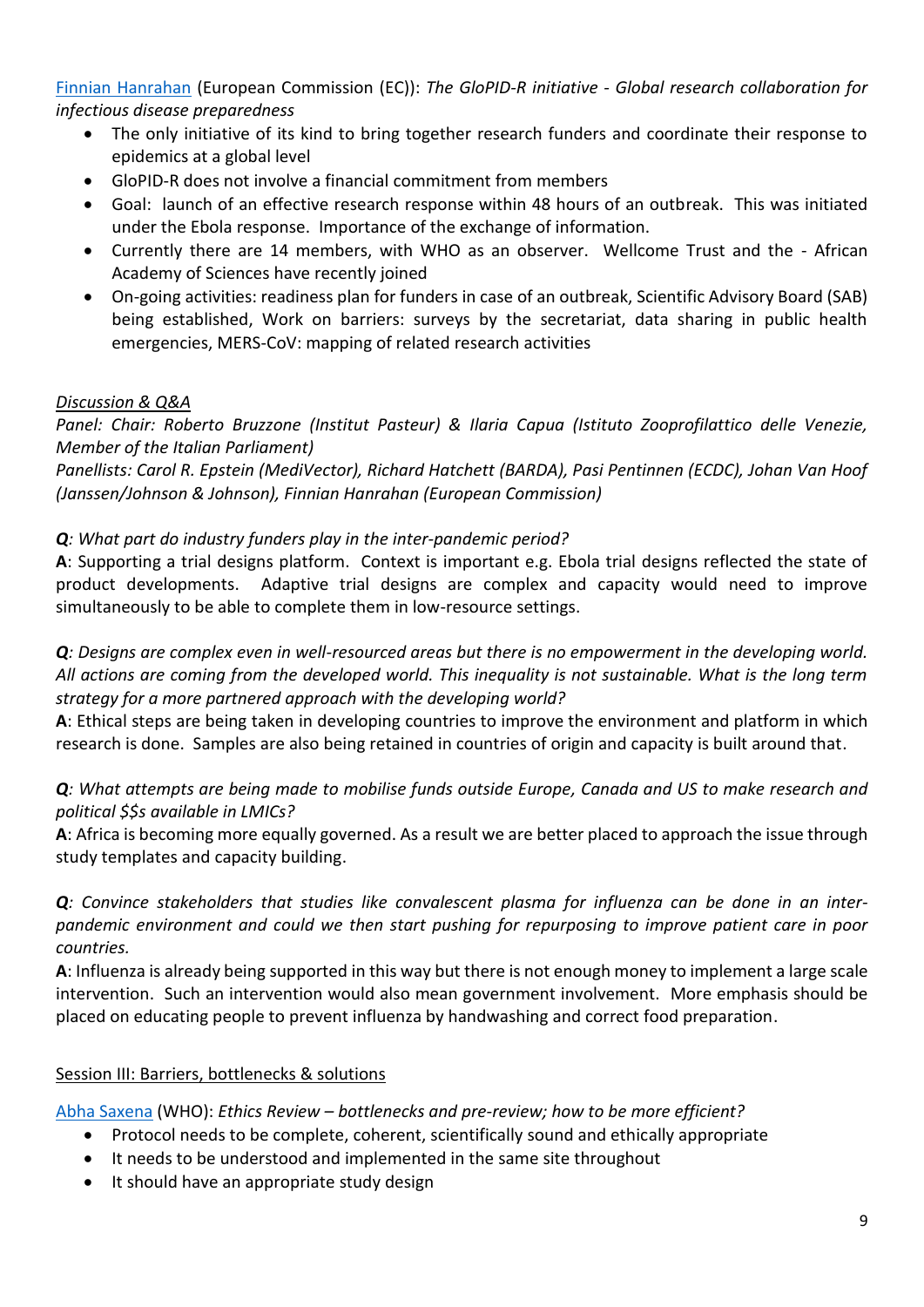- One of the biggest issues is the drug dose. These are basic factors but they create the barriers
- Frequently advised that the protocol has been approved by a scientific peer review group; true but all too often what has been approved is the proposal/concept note and this is where the tension lies – Ethics Committees review the protocols
- Most protocols do not provide responses that Ethics Committees want e.g. what will happen to the samples? If investigators consider what Ethics Committees really need, this would make a difference.
- WHO received Oct 14 Dec 14 1400 research projects. Very often the Ethics Committee was frustrated.
- Research activity in the field. Was it or was it not research? If it is not research then the output from the analysis should be used to support the clinical management of the patient. The sample collection approach should be decided upfront. Investigators should think about how they will store the samples.
- Multiple ethics reviews creates a bottleneck, if it involves more than 2 or 3 countries. There is no communication between ethics committees. The view is that it adds value to have multiple reviews and local ownership. This raises several disadvantages; logistically cumbersome, Ethics Committees may have had no prior engagement, local and some international ethics committees are overburdened during an emergency
- There is also a problem that the local ethics committees are challenged. Used to reviewing less than a dozen protocols in a year. In a 6 month period, one of the affected countries had 60 registered trials. Quality of review needs to be questioned
- Plan for discussion: When there is a sponsor or PI submitting to the ethics committees, WHO submit their responses to the central ethics committee, which takes responsibility for review. The central committee would review all comments from each committee and everyone would agree to the final set of recommendations
- Template protocols and consent forms: guidance required on what needs to be done. Difficult to pre-approve anything from an ethics perspective. The peer reviewed protocol will be standardized. Further thinking and guidance is needed.
- Community engagement should begin in 'peacetime'. Researchers should engage with the communities
- Capacity strengthening not only of committees but of their secretariats and researchers
- Capacity strengthening to go beyond clinical trials

[Ilaria Capua](https://isaric.tghn.org/site_media/media/medialibrary/2015/12/Ilaria_Capua_Istituto_Zooprofilattico_delle_Venezie_Member_of_the_Italian_Parliament.pdf) (Istituto Zooprofilattico delle Venezie, Member of the Italian Parliament): *Gorillas in the mist: talking science to politicians*

- A different perspective; need to improve on communication. IC has had to develop a language to talk to politicians.
- Emerging or re-emerging infectious diseases encompass events that can be; predictable/rather predictable/unlikely/very surprising/surreal
- The international scientific community has the responsibility of generating sound scientific data, but is that enough?
- Need to descend to the general public and ensure that they are engaged
- Scientists are bad at talking to politicians. Why? funding /direction /strategy
- Politicians are not interested in the data but what the press says (not the article itself but the headline)
- Politicians are influenced by their constituency and fear not being re-elected
- If scientists are not capable of delivering the right messages, they cannot expect to put the view across to politicians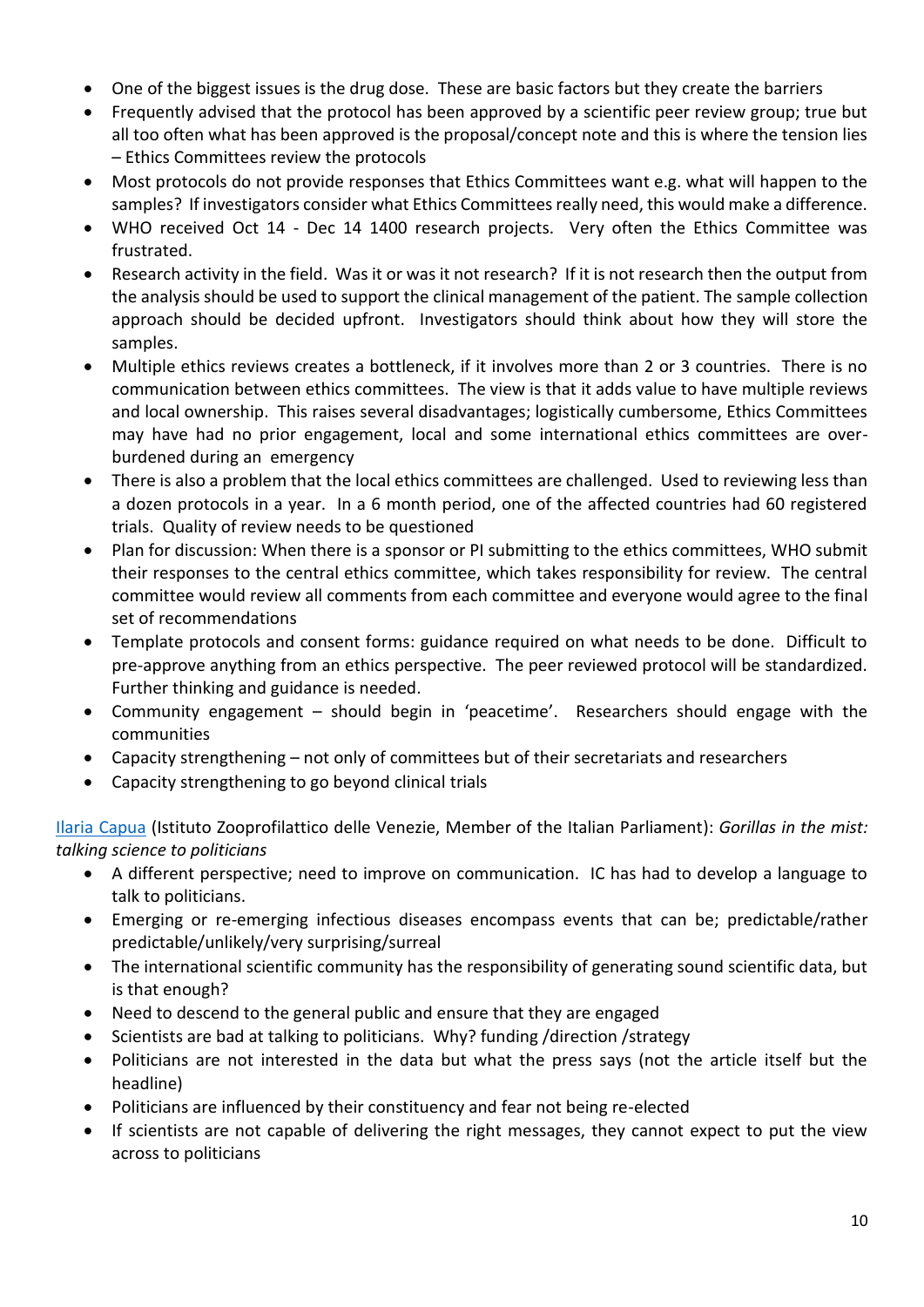- From a European perspective (in US emerging disease research is linked to defence) need to be able to plug into European framework policies
- Awareness about inequality: united against terror. Terror groups thrive on poverty and despair. Hunger and disease are embedded in poverty
- Would it not make sense for one group in the fight against terrorism and against poverty to say "we need to fight for health"? Make the money available for a more sustainable health system for people and animals.
- We need to stop thinking that the scientific community does not need to interact with politicians it is **our** problem

# [Brian McCloskey](https://isaric.tghn.org/site_media/media/medialibrary/2015/12/Brian_McCloskey_PHE.pdf) (Public Health England (PHE)): *Barriers to research in outbreaks*

- x A substantial number of MERS CoV cases were reported in 2012 in various low-income countries
- Lack of funding and available information, as well as coordination and governmental issues appear to be the main obstacles in helping these patients. Ownership for these problems needs to be taken. The blueprint will help with this
- What we have learnt from Ebola needs to be taken forward
- A commitment to sharing information, data and samples needs to be made. In doing so, care should be taken for this to be done fairly so that poor countries are not disadvantaged
- Factors preventing sharing, such as lack of patient consent or fear of losing intellectual property, should be resolved. For instance, it should be agreed that sharing for public health purposes will not prevent papers covering this information, from being accepted for publication

# [Laura Merson](https://isaric.tghn.org/site_media/media/medialibrary/2015/12/Laura_Merson_WWARN__ISARIC.pdf) (WorldWide Antimalarial Resistance Network (WWARN) & ISARIC):

- Data collection forms contain a number of common outcome measures for creating a data sharing platform
- Although everybody completes the same information, certain text can be interpreted in different ways, e.g. 'severe' can be measured at different levels
- The second stage after form completion is the recording of this data. The variety of ways in which people record this information can also pose a problem
- Data sets need to formatted and responsible data sharing should be implemented
- $\bullet$  The Ebola clinical trial lab data should be collated
- Framework should be standardised and sent to the contributor, curator and collaborators
- x WHO support required to publish new treatment guidelines and policy

#### *Discussion & Q&A*

*Panel: Chair: Fernando Bozza (Brazilian Research in Intensive Care Network (BRICNet) & ISARIC) & John Amuasi (Kumasi Center for Collaborative Research in Tropical Medicine (KCCR) & West African Task Force for the Control of Emerging & Reemerging Infections (WATER))*

*Panellists: Abha Saxena (WHO), Ilaria Capua (Istituto Zooprofilattico delle Venezie, Member of the Italian Parliament), Brian McCloskey (PHE), Laura Merson (WWARN & ISARIC)*

The Chairs suggested that the Discussion session should particularly focus on the failure of clinical research and educational aspects, how to involve LMICs in research better, ethical questions, and information sharing.

#### *Q: Are data collection forms used well in MERS (e.g. in Saudi Arabia)?*

**A**: When Ebola progressed in August 2014 there was no ethical guidance, this was prepared as issues came up. For other outbreaks there have been established frameworks in place. In May 2015 a WHO public health response for epidemics meeting took place. Operational guidance is lacking in the field. A WHO working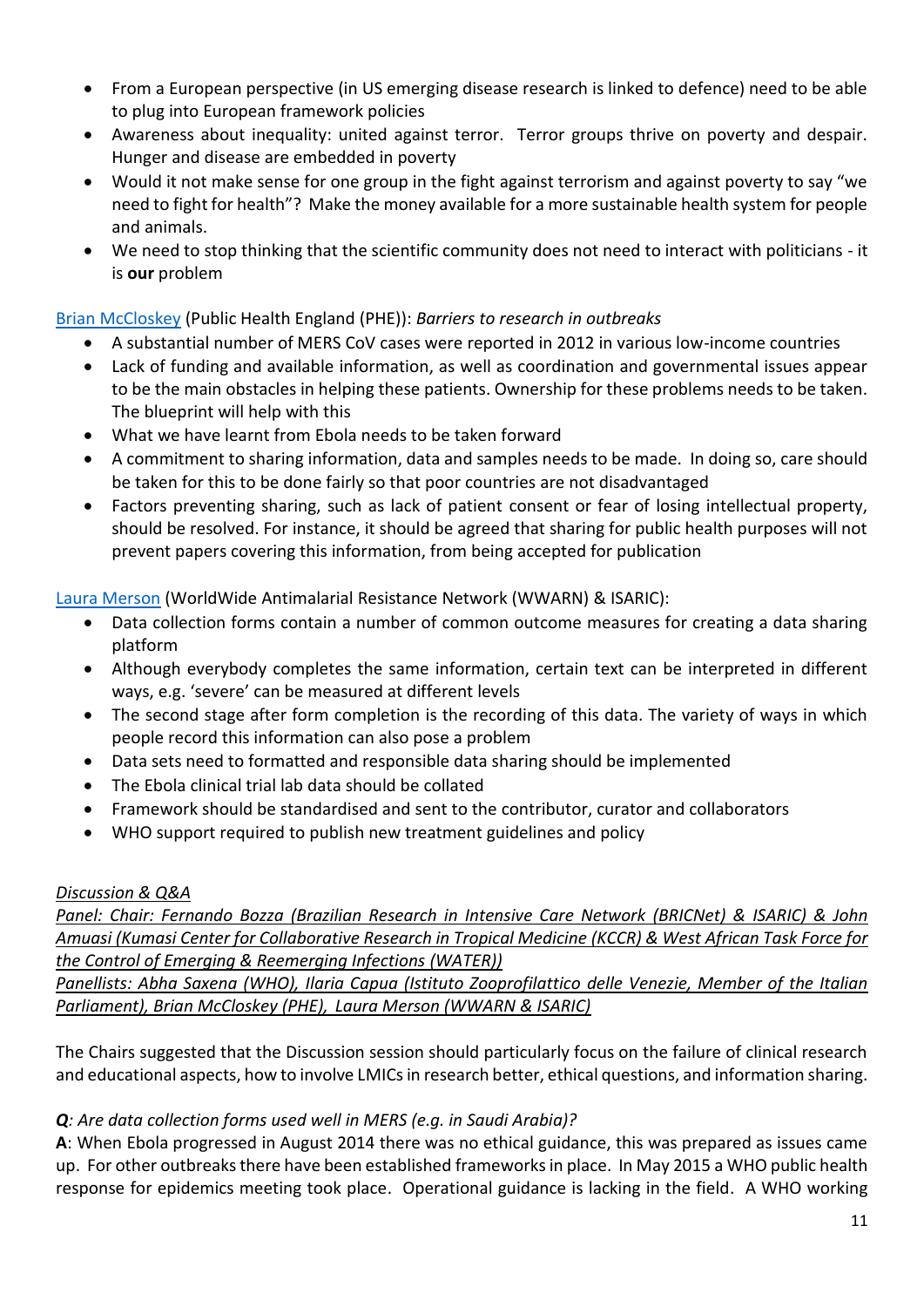group will be set up, any guidance to that is welcome. During the Ebola outbreak the community structure helped to obtain a successful study, every participant was invited to contribute. MERS is different. A lot depends on the science and context.

# *Q: Regarding the WHO ethics protocol submission; can you give examples where errors have occurred?*

**A**: Investigations are often conducted in a hurry, one template (copy & paste) is being used for all. Should be careful with this, also not to pass a research project to an inexperienced person or group. We need to recognise that scientists hate filling in forms.

# *Q: How can ethics committees help with collection and storage of data and samples?*

**A**: Templates exist and should be used. During a research study, planning negotiations on data sharing agreements are time-consuming and are often done when studies are started, but ideally they would be conducted before an agreement is reached with a committee and before the study is started. An ECDC framework for sample and benefit sharing to all parties is in place. The WHO Blueprint is providing guidance on data sharing (e.g. MTAs). Sample sharing protocols are in place between countries.

**Q***: Pre-approval and pre-positioning can work when Public Health England (PHE) supported, how ethical work approval is done, GloPID-R, data sharing platform and other frameworks are crucial, funding and political will are essential - with support for change. Therefore, how do we engage politicians? How do we get MoHs on our side, and a PH response?*

**A**: During the Ghana Ebola trial discussions politicians and public were closely involved. Politicians should be approached at the right time and keep them informed – however do not give them unlimited power.

The UK has a good Chief Scientific Advisor. Scientists need to 'sell a story' to the politicians, have a good communications strategy in place, create interaction and engender trust with them. Insufficient communication has implications for the countries, communication should be a part of the research agenda. ISARIC needs a story to sell. More effort needs to be devoted to creating a good communication strategy, using not only social media, but other avenues. The countries should be the top priority of funders. Crucial to talk to politicians of poorer countries, not necessarily our own. Working backwards is happening now, instead a data platform should be ready for the government. During Ebola, the community engagement was poor, the three countries had weak health care systems and these factors amongst others created a poor patient outcome. 'Lessons learned' exercise should be done. Preparedness plan should be independent from politicians.

# *Q: There is little enforcement capacity, should the IHR be changed?*

**A**: Changes to the IHR will be released in January 2016. Trying to remove them a bit from politics.

# *Q: What about regulatory approvals, and legal/ethical approvals at a community-consent level?*

**A**: Ethical and regulatory approvals don't mean there is community approval. How to ensure that there is community buy-in, in addition to national approval. There needs to be a public framework in place for communication, legal/liability issues, and political/access to product issues, before the trial starts. The final approval comes from the patient taking part in a trial.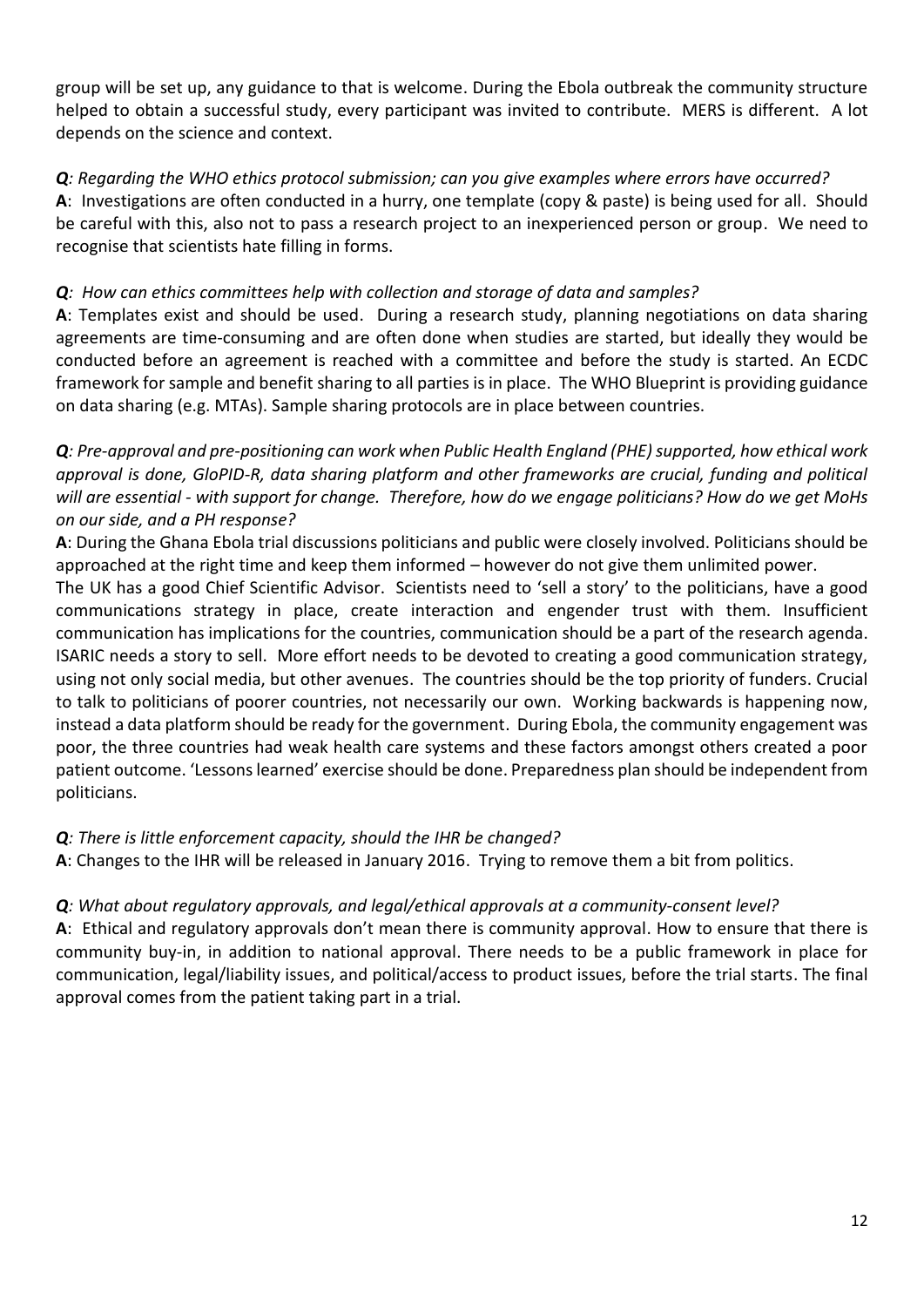**Day 2** commenced with a summary by John Marshall (Canadian Critical Care Trials Group (CCCTG), International Forum for Acute Care Trialists (InFACT) & ISARIC Vice-Chair) of the **key themes** from Day 1, which were:

- 1. Creating and promoting common research infrastructure
- 2. Establishing a capacity for rapid and effective outbreak responsiveness
- 3. Inter-pandemic preparedness and global capacity building
- 4. Understanding the interface between research and clinical care

For each theme, participants were invited to consider 3 questions, which would form the basis of networking break-out sessions later in the day:

- a. What resources/organisational structures are needed?
- b. What activities can ISARIC initiate in the next year?
- c. Who will be our key partners?

# **Speaker Sessions: Day 2**

#### Session IV: Humanitarian collaboration

[Mary Van Lieshout](https://isaric.tghn.org/site_media/media/medialibrary/2015/12/Mary_Van_Lieshout_GOAL.pdf) (GOAL)*: Strengthening Research Collaborations During Humanitarian Crises*

- GOAL is new in the field of research; the organisation sees the responsibility and potential to be involved in research
- Survivor studies looking at a research and learning strategy.
- Evidence building. Barriers knowledge of what is out there (operational). Identifying research potential
- Sufficient Development 'Orientation' of Health researchers
- Competing time pressures
- Access to populations, resources, competing organizational culture

[Annick Antierens](https://isaric.tghn.org/site_media/media/medialibrary/2015/12/Annick_Antierens_MSF.pdf) (Médecins Sans Frontières (MSF)): *Humanitarian collaboration*

- MSF's collaboration with NGOs depends on the context and situation on the ground
- For MSF it may not be possible or appropriate to conduct research, especially clinical research
- Local population may not welcome MSF at times, their involvement may be misunderstood
- MSF has done research studies and observational studies in the past but not clinical trials
- Drugs for Neglected Diseases Initiative (DNDi) confirms that e.g. data sharing platform is important
- The aims are to reduce mortality, improve access and not to harm the patient, family or staff
- What are the relevance, objectives and agenda of research?
- What are the feasibility and ethics of research? Informed consent is required. More people should not be put in danger (e.g. PPE in Ebola)
- Ethics include different designs, acceptability, and depend on how the epidemics will evolve
- Getting intermediate results during epidemics is difficult, if the sample size is reached the trial will be more successful
- Who does what and who is in charge? Who deals with logistical needs, handling delays etc?
- Challenges in standard of care and intervention, where are research and diagnostic samples going? (Why out of the country, who is in charge?)
- Is there an ethical review board in the country with high-level ethicists?
- At times SOPs cannot be followed and recruitment of patients can become difficult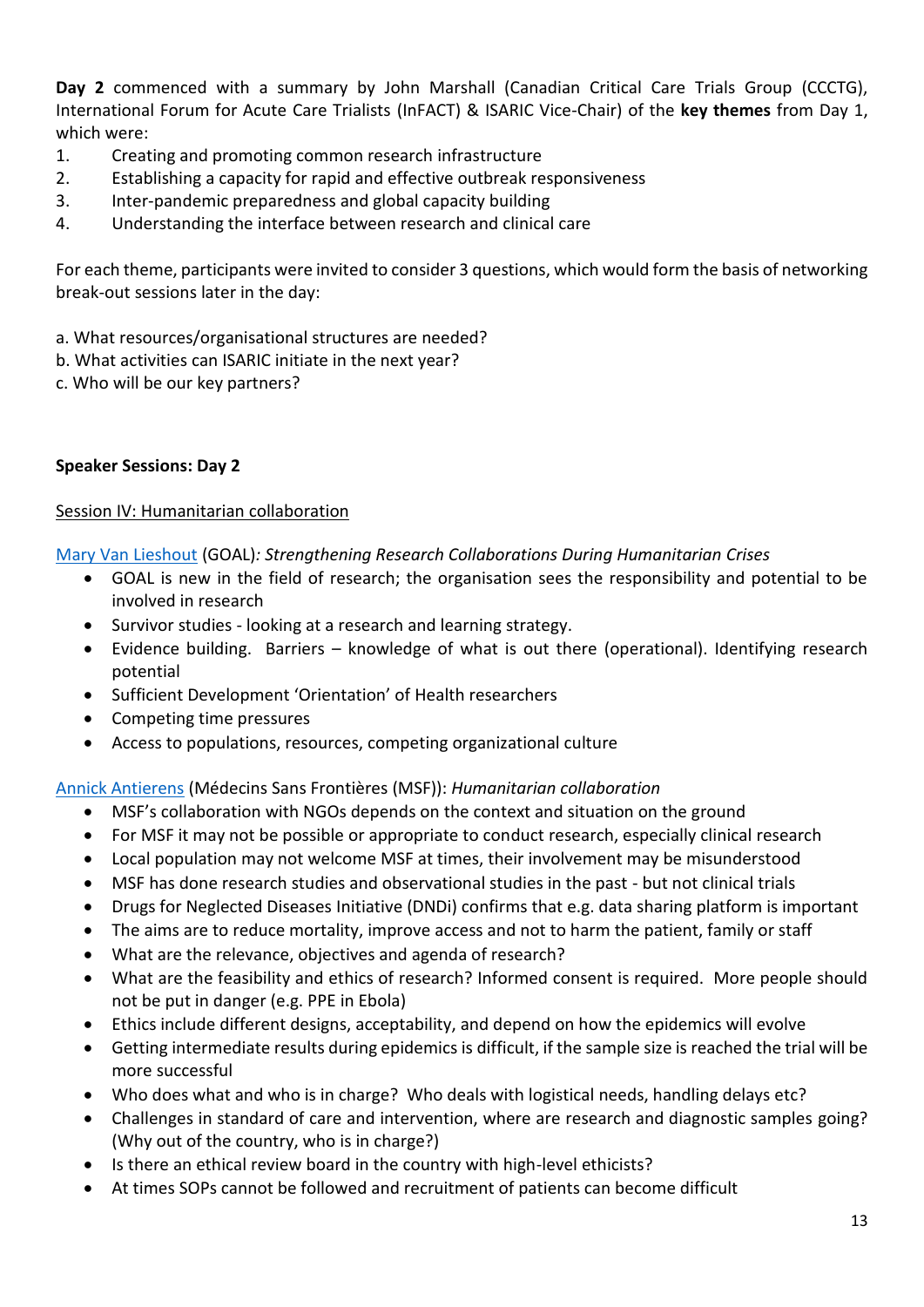- Issues should be anticipated and built into protocols
- Despite good intentions, access to sites and medical care can be restricted
- What to do with data, how is post-trial access to an intervention arranged
- How to prepare MOUs, roles and responsibilities, IP, biobank, data sharing and trial agreements?
- MSF can help with the coordination, and would like to be involved in affected communities Data sharing remains important

[Michael von Bertele](https://isaric.tghn.org/site_media/media/medialibrary/2015/12/Michael_von_Bertele_Save_the_Children.pdf) (Save the Children Fund (SCF)): *Should NGOS be undertaking research?*

- Save the Children Fund is a humanitarian and development organisation (merged with Merlin to develop a better health capability)
- With 32 member countries it is a service organisation providing multi sector project support and large-scale logistics
- SCF was asked to run a treatment centre although Ebola was considered more of a public health problem rather than a clinical one
- Research has not been very high on the agenda of SCF for some years
- SCF does have staff on the ground and logistics, to support research teams and data collection
- Low-level research that was useful to SCF was conducted e.g. retrospective data analysis, case fatality rate, outcome by stage
- SCF undertook other studies, treatments, protocols, different trial types
- SCF had to go to a national research committee in each country
- Donors retained an interest (e.g. DfID), together with general interest at the international level, also from universities
- SCF can provide governance support and a security 'wrapper', but the academics must do what SCF say in terms of security and domestic support

# *Discussion & Q&A*

*Panel: Chair: Dean Everett (Malawi-Liverpool-Wellcome Clinical Research Programme, University of Liverpool (MLW) & ISARIC) & Pasi Penttinen (ECDC)*

*Panellists: Cathy Roth (WHO), Annick Antierens (MSF), Mary Van Lieshout (GOAL), Michael von Bertele (SCF), Peter Horby (ERGO & ISARIC)*

*Q: Capacity building in low-income country healthcare systems should not be any different from any other trial, yet challenges such as hostile environments and priority of clinical work over research exist. Local people hold a negative view of research and we need to educate people, including clinicians, and bring about a cultural change in order to alter this view. There needs to be a firm belief that we are working with NGOs and not against them.*

**A**: Trust, communication, preventing harm to vulnerable populations, community involvement and a common understanding can all help in overcoming this issue. Collaboration and planning will help us to build a relationship and establish what is available in the country.

*Q: Getting informed consent is very difficult in emergency care. A cultural shift needs to come about to move away from individual consent and towards community consent, with the ethical review at the population level. How can this be achieved?*

A: An emergency reform to the clinical management system is needed. NGOs should be trained and assigned to take care of Ebola and non-Ebola patients and to handle infection control. Bringing in certain standards of care will improve the survival rate. Rapid response to early warning signs is crucial.

*Q: Can the mechanism work and be improved on?*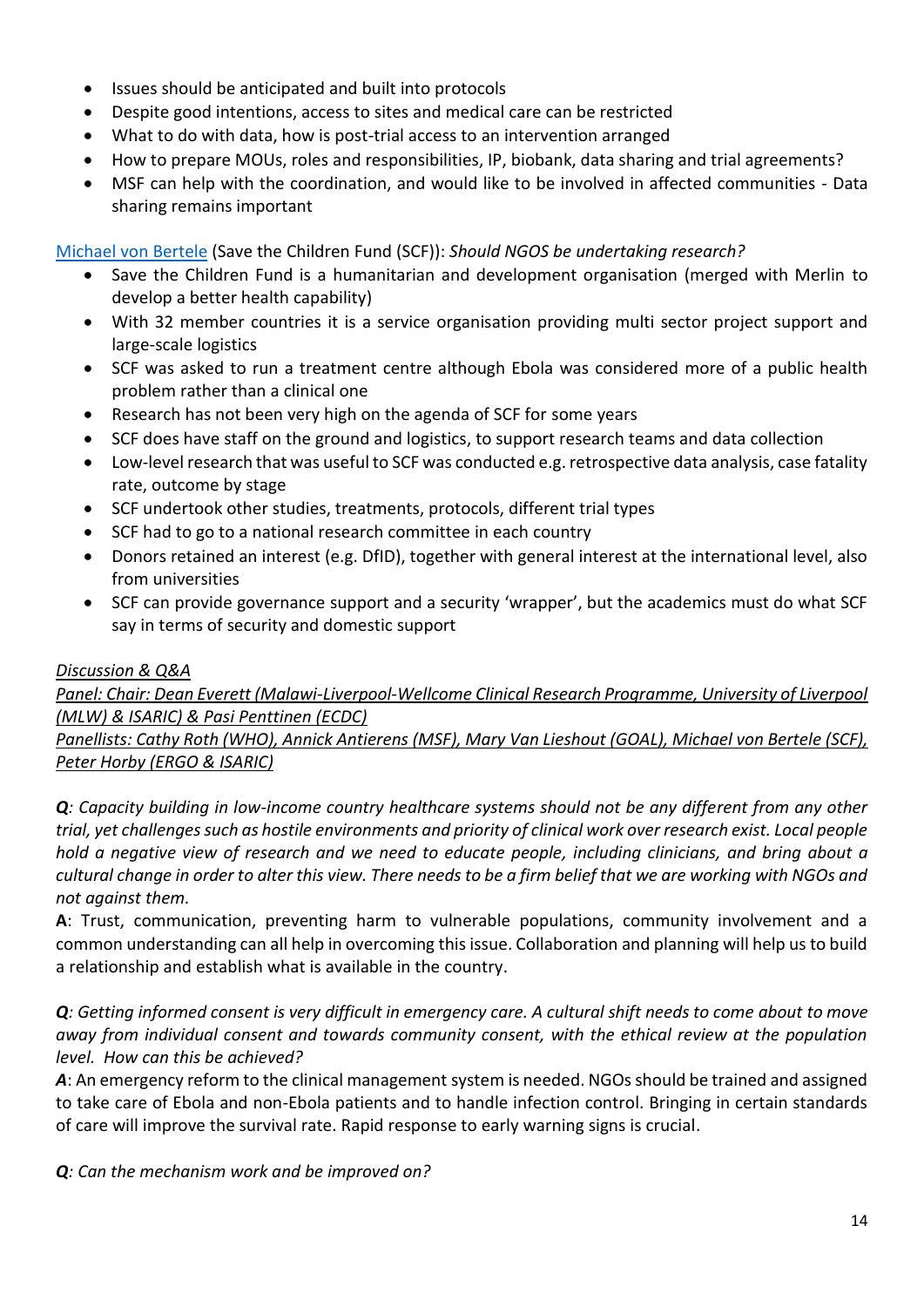**A**: The advisory committee for Ebola and a priority list of interventions would assist. Coordination of a research agenda for central leadership should also be produced. WHO would be responsible for this but would not own all parts. Setting the ground rules is done through our research approach, adding on our care provision rather than taking parts away. We should decide on our roles and responsibilities in doing so, interlinking research and care.

# *Q: How do we manage community involvement, informed consent and horizon scanning?*

**A**: To answer those questions we need to evaluate standard of care by assessing how we do this. Alongside current processes, the lessons we have learnt from the past can help us plan for the future. Better approaches in products, behavioural and other research and surveillance can also help. Refugee populations and missing data are other factors to be considered.

*Q: Will there be an ethics committee for NGOs amid high levels of competition between them?*  **A**: The advisory board will advise instead of an ethics committee

#### *Two important areas of research in the future*

- Evaluating the Standard of Care, and value of components of treatment

- Research on increasing care in refugee populations – there is danger here because there is no way to adequately evaluate the situation – no infrastructure to do this

#### *Q: Was there competition between NGOs for research trials?*

**A**: Meta-Ethics: multiple trials competing for the same patients. There should be a larger ethics body to manage many trials. Received lots of support from other NGOs – no competition. Had no capacity to set up ERBs within the organization, so relied on academic and individual site ERBs. Donors and stakeholders (e.g. DfID, USAID, CDC) should decide on expectations, under the guidance of WHO. There was competition between trials and institutes, but not NGOs. There was huge political pressure on them. There may have been competition between countries.

#### **WHO activities on data sharing & biobanking update**

[Cathy Roth](https://isaric.tghn.org/site_media/media/medialibrary/2015/12/Cathy_Roth_WHO.pdf) (WHO)*: Data sharing and biobanking Developing Global Norms for Public Health Emergencies*

- Flexible models of consent and clearer articulation of benefits
- Knowledge gaps. Background to the data and results sharing consultation
- Most important impact of not sharing is suffering and death
- Conclusions: data sharing must become the global norm in public health emergencies
- Just published a paper. Sharing of information of importance in a public health emergency will not impede the scientific evaluation. Need for a code of conduct to be developed
- Data sharing is the default option. Funders to encourage compliance of data sharing
- The standard is for all work to be published within 1 year, which is too long

#### Session V: Low and Middle Income Countries capacity building, collaboration and networking

# [Mauricio Ferri:](https://isaric.tghn.org/site_media/media/medialibrary/2015/12/Mauricio_Ferri.pdf) *Capacity Strengthening – Real Life Example of "Simple" Intervention in a Complex System in Sierra Leone*

- Capacity strengthening for research and response together
- Rapid response versus capacity governing strength require balancing
- Training, mentoring, quality improvement and application of knowledge required at bedside
- Quality improvement and quality indicator guide over mentoring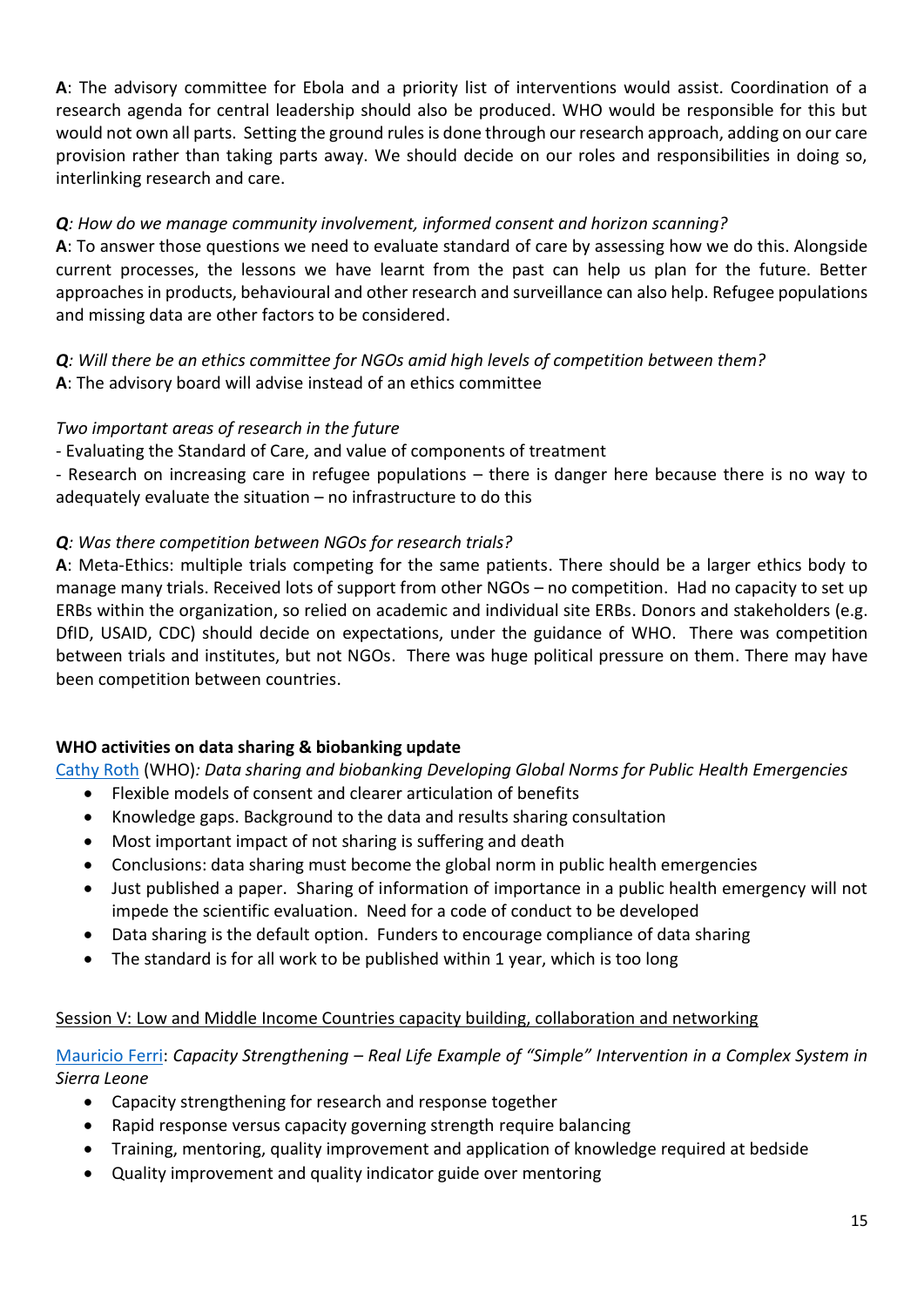- Training, behavioural change, mentoring/audit, and feedback lead to impact, improved clinical management and improved outcomes
- EVD screening, triage, feedback and monitoring steps
- Evidence and data collected by paper based forms and asking the Ministry of Health of Sierra Leone to approve a screening form
- The context is important: how much data is to be collected? And how successful will the collection be?
- x Disease surveillance data collected by hospitals is included in a weekly WHO report for each district but currently, there is no central database for this information. No reports have been submitted since Ebola
- We have a 4-month endorsement to print forms and complete initiatives
- Ebola screening facilities in hospital entrances are to be introduced
- An interagency and international plan is underway to combat actions for the districts of Sierra Leone but this does not take into account the assets of the Ministry of Health
- A decision from the Ministry of Health regarding a case definition for Ebola changing and non-case definition changing, will soon be made. This will adapt across 3 months and will be the building blocks for the health system
- Does the emergency mind-set distort programming? How do we recognise this?
- The capacity of an individual, team, organisation or system are not free from boundaries or economic failure
- Knowledge to action changes behaviour and practice at the bedside

[John Amuasi](https://isaric.tghn.org/site_media/media/medialibrary/2015/12/John_Amuasi_Kumasi_Center_for_Collaborative_Research_in_Tropical_Medicine__WATER.pdf) (KCCR & WATER): *Ebola Diagnostic Training in Ghana & Regional Collaboration to Address Emerging Infectious Diseases*

- With regard to diagnostics at the Kumasi Center in Ghana, the governments of Ghana and Germany need to have a more autonomous approach
- The KCCR grant has funded a new building and 30-40 new freezers to be housed in it. The grant does not allow the build of multiple upper floors but there is the possibility to build lower floors
- Help countries who have not suffered Ebola to prepare should they encounter it. The UK and Ghana are two of the highest risk countries due to increased travel
- Equipment and training material that teach about the virus and how to handle this pathogen should be available. The materials should include SOP's and e-SOP's
- Networking equals training opportunities and greater quality control. WATER (a West African partner) and others, could be part of this networking task force that is used to advise
- Greater quality control in the future may prevent the scale in which we are affected by diseases
- Important to not become bogged down with politics in order to achieve the desired effect
- Bio ethics is an evolving voice for engagement. How should the samples in the biobank be banked? And should there be an inventory? There is a biobank in at least one African country and we should look at how the samples in this bank have an influence on health care systems

[Alistair Nichol](https://isaric.tghn.org/site_media/media/medialibrary/2015/12/Alistair_Nichol_University_College_Dublin__Peter_Horby_University_of_Oxford.pdf) (ICCTG): Global Adaptive Clinical Trial - Severe Acute Respiratory Infection (GACT-SARI))

- We need to establish the clinical research platforms before epidemics start and fast forward and integrate response during the early stages
- Measures such as regional hubs and trials at times of pandemics will aid us
- PREPARE-Europe holds €26M and PREPARE-Australia holds AUD\$3M
- The ICU clinicians of SARI will take information from a trial to inform design and adapt the trial to the needs of 4,000 randomised patients (currently only adults, children to be included at a later stage).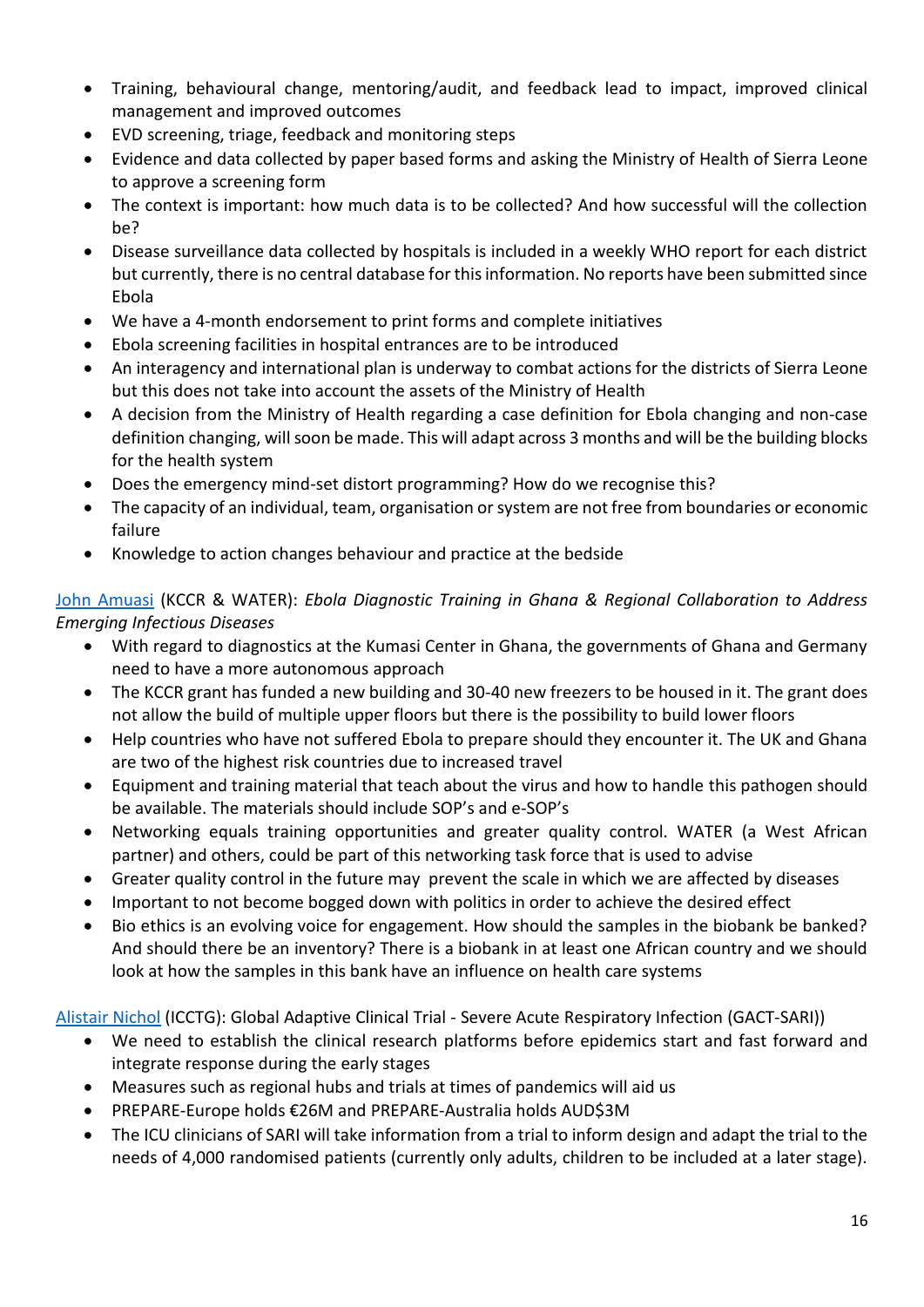They will also measure seasonal and pandemic surveillance of their system. This information could be linked into public health security systems

- Embed research in clinical response and capture information to improve external validity
- Armed and versatile infrastructure needed to improve quality of clinical care
- Staff, patients and approvals should already be in place before epidemics take hold

# [Peter Horby](https://isaric.tghn.org/site_media/media/medialibrary/2015/12/Alistair_Nichol_University_College_Dublin__Peter_Horby_University_of_Oxford.pdf) (PREPARE)*: Fast-forwarding clinical research during epidemics*

- Fast-forward clinical research via network sites and adapt to new trials during epidemics and include primary and secondary care groups
- TRACE and GRACE research consortia are linked to pre-clinical networks
- Clinical observational studies A. (MERMAIDS), B. (ALICE) and C. (ADSCAP) are ready to begin as part of PREPARE Europe
- A biobank and testing platform is required to establish if the second pandemic virus is compatible with other work packages such as the pathogenesis one (PATHOS).
- Outbreak preparation, mobilisation and response are key factors
- The central coordination unit is in Antwerp with different work packages led by different groups
- CRISP is the information platform. There is a centralised randomisation process and a centralised database
- Different trials have different eCRFs
- Each work package leader has their own clinical trials team which carries out monitoring
- Training includes investigator training and site visits with site training

[John Marshall](https://isaric.tghn.org/site_media/media/medialibrary/2015/12/John_Marshall_CCCTG_InFACT_ISARIC.pdf) (CCCTG, InFACT, ISARIC)*: Capacity Building, Collaboration, & Networking: The Intensive Care Perspective*

- Every healthcare system has to care for sick patients but intensive care environments and capacities vary globally
- Popular view is that it is high-tech medicine with complex technology, yet clinicians' questions remain practical such as administering fluids, safe support, complication prevention
- Standardised standard of care doesn't exist and this has implications on outcomes
- Therapies and better applications certainly improve patient outcomes (e.g. with fluids and ventilation, without medications)
- CCCTG was formed in Sept 1989; it is a research collaboration of 20-25 intensivists in multi-centre clinical research in critical care
- Meetings take place three times a year, the members conduct reviews of 60 different research programmes, assist with publications
- Members are investigators, not academics, discussing protocols, studies etc. in order to gain confidence and knowledge – and providing a future model for interaction
- InFACT is one of the multiple groups globally
- Has influence of organisational model on study and practice
- Model can spread to global collaboration; mentoring emerging groups to understand infection is offered, and local expertise developed
- Also has a fellowship programme
- SPRINT-SARI is developing access maps for mapping global acute care capacity and crowd-sourced funding
- COMFT initiative
- Conference "Building Global Collaboration in acute care research", Whistler Canada, on 28.2. -2.3.2016 jointly with ISARIC, InFACT, CIHR, ICSR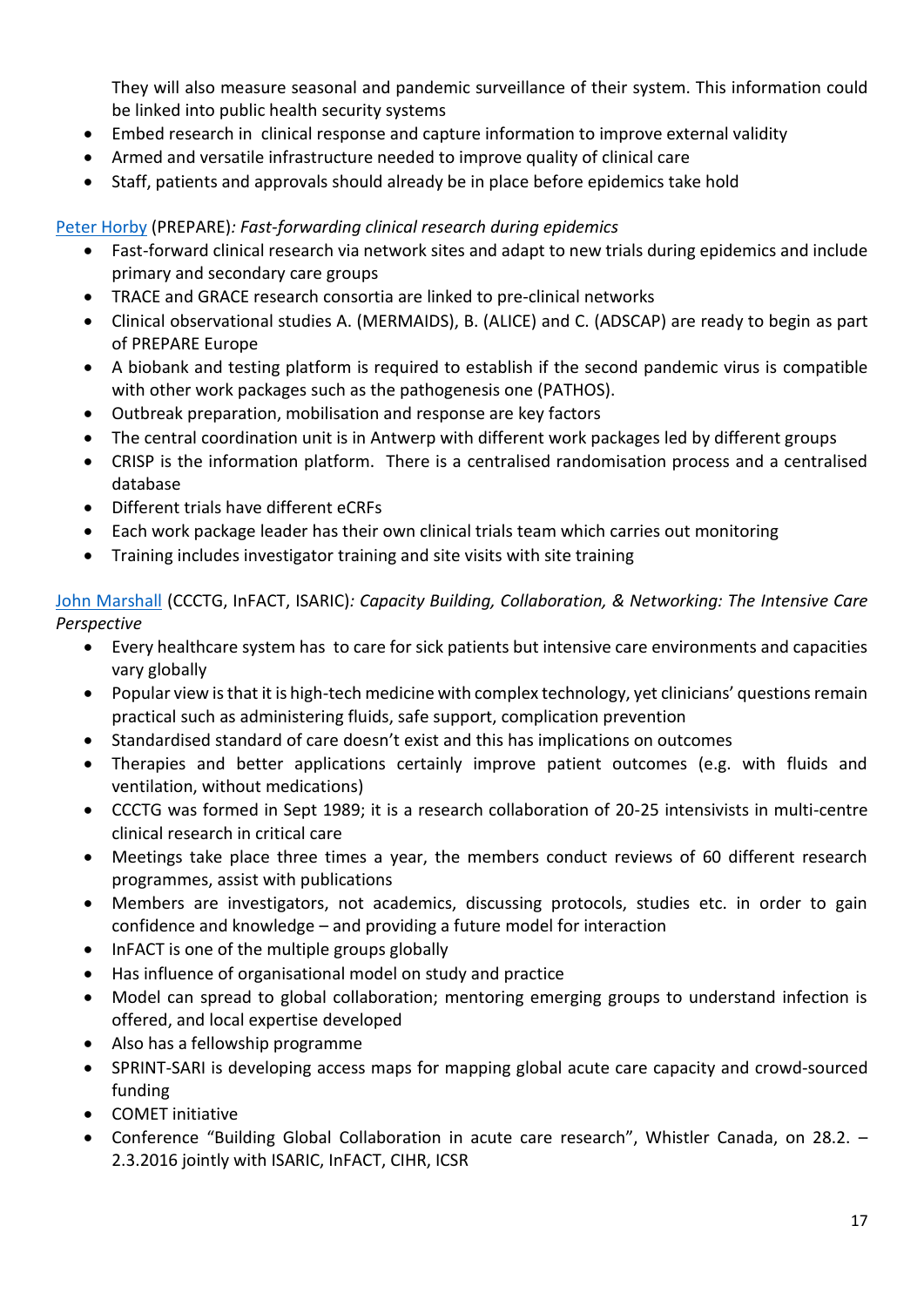#### *Discussion & Q&A*

*Panel: Chair: Kath Maitland (KEMRI Wellcome Trust Programme & ISARIC) & Mandeep Chadha (Indian Council of Medical Research)*

# *Panellists: Mauricio Ferri, Alistair Nichol (GACT SARI), Peter Horby (PREPARE), John Amuasi (KCCR & WATER), John Marshall (CCCTG, InFACT & ISARIC)*

#### *Q: How far have you got with the IC groups?*

**A**: There is lots of variability between the groups, some have done extensive research producing results and publications.

# *Q: How to integrate research into health care systems, and focus on quality and improvements? This should strengthen the health care systems.*

**A**: If the projects are narrow they are more manageable, but the piecemeal approach is difficult. In 10-15 years the health care systems will be different, investigators are more likely to get together and evidencebased systems become more popular. Institutions will establish quality improvement programmes. New opportunities will arise to conduct effective research, albeit expensive; from abstract science to delivery of health care. Continuing quality improvement is important, 'applied research' could be integrated into regular health care. In many countries the health care systems are weak or even non-existent. Sometimes starting from scratch is actually better or easier.

# *Q: Any estimations on patient preferences and cost effectiveness analysis?*

**A**: For clinical trials there are patient representatives on the committees, funders request this. Tools should help to conduct clinical trials cost effectively. All phases of research should be integrated, for the benefit of the end-user. Cost effectiveness factors are e.g. political intervention and funders. Costs should be clearly indicated and data shown to improve effectiveness.

# *Q: Lots of consortia at work in West African epidemics, how to rejuvenate Euro-African cooperation network and prepare West African countries for future epidemics? Infection control is an issue, many West African healthcare workers died in epidemics.*

**A**: There is no answer, SARS in Toronto affected healthcare workers in ICUs as well. Should epidemic case definitions be renewed, how to reconcile this?

#### *Q: Would an Euro-African collaborative framework strengthen infrastructure?*

**A**: In 2016 there will be an inter-agency rapid response plan in place, committing to deliver different services internationally (WHO and UNRC).

#### *Q: Are there plans for a hub in Africa for ISARIC to improve research readiness?*

**A**: We acknowledge and are very sorry for the loss of healthcare workers in Africa and beyond. Clinical and evidence-based research should go hand in hand. Infection control in outbreaks is not ISARIC's main focus. Networking is a necessity, a sign of the times. ISARIC member networks could tap into infection control, to support research initiatives. A proposal for PREPARE Africa is in the early stages. African Union CDC (USbacked) was not mentioned, the organisation is in discussions with the EU. It may help in giving direction to ISARIC for African-initiatives. In Africa there is a skills gap to be filled in the infection-control network.

We are in the midst of a fundamental shift in how research works. Becoming less abstract - tonnes of information available through admin data, researchers seeking to collaborate. This foundation is in place to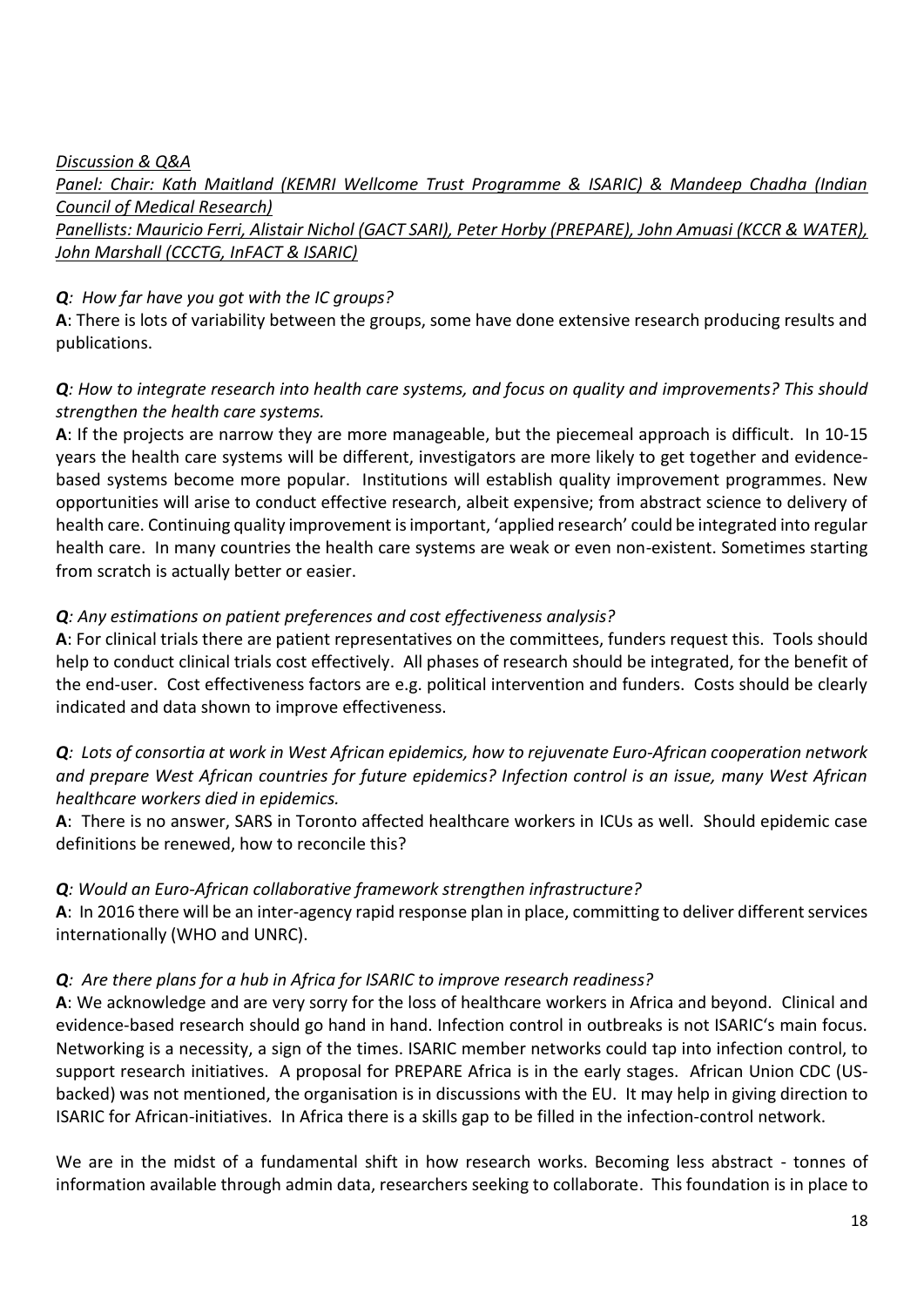integrate research into routine clinical care. One of the next steps is how to integrate cost effectiveness into the routine collection of data and proposals and policy advocacy.

# Session VI: Global studies and ongoing disease threats: addressing challenges and moving ahead

[Rob Fowler](https://isaric.tghn.org/site_media/media/medialibrary/2015/12/Rob_Fowler_SPRINT_SARI.pdf) (CCCTG): *Short PeRiod IncideNce sTudy of Severe Acute Respiratory Infection (SPRINT SARI)*

- SARI investigators across regions have predicted that an influenza pandemic will happen every 23 years
- Often activities combating these infections only start when pandemics emerge. The time spent at different study stages during an outbreak, like RCT and ICU surveillance, can be costly to lives
- Protocols and a 'shovel ready' foundation, built through activities, should be in place in advance
- Low infrastructure areas are evolving at different times. As such, the choices made in these areas, may affect the feasibility of their study data being deemed as a good contribution. Three tiers of data collection depending on site capacity and infrastructure
- Approval required over a number of years
- Patient and process focused
- Some networks represent hospitals. We should become engaged with these collaborators before the next cycle hits us

[Annie Wilkinson](https://isaric.tghn.org/site_media/media/medialibrary/2015/12/Annie_Wilkinson_Institute_of_Development_Studies.pdf) (Institute of Development Studies (IDS)):

- The Anthropology Platform is a network which was set up to provide advice and insight into the social and cultural aspects of the Ebola epidemic – to national and international agencies, NGOs, etc. Currently in the process of looking at how to adapt this from Ebola to other emerging diseases
- Rumours have been rife and highlight both the research into, and the use of biomedical products, is fraught with negative perceptions and experiences of authority, health systems, governments and geopolitics
- Trust cannot be taken for granted. There is a need and a challenge to engage with local populations
- There are some big challenges concerning questions of viral sovereignty and as Ebola has shown there are some quite intractable relationships outside the control of research
- There is a lot of talk about community engagement but the term is often used in a way which is about making communities bend to our will, to accept the plans we've made for them, or that it is something you do on the periphery to make your intervention more palatable.
- Need to think in terms of mutual engagement, two-way learning, and about co-production of knowledge, research strategies and of epidemic control
- Systematic failures in the design and implementation of control interventions, were too slowly addressed - if at all.
- Early and meaningful involvement of local institutions who could have made positive contribution to the control effort by developing locally acceptable interventions and by building trust, was limited e.g. burials - a major source of transmission and persistent source of tension
- The importance of having ethical clearance and respecting national systems is not where ethics stops
- Flexible models of consent and clearer articulation of benefits are important
- x 'negotiated methodologies' local populations or beneficiary groups are not usually asked what they think of research tools - enable co-learning, which include different perspectives from the beginning. Even in very tightly controlled clinical research such as trials there is scope for involving people more even while keeping most of the design the same
- Demystify: These issues of trust are not unique to Africa, or Ebola; they are found throughout public health all over the world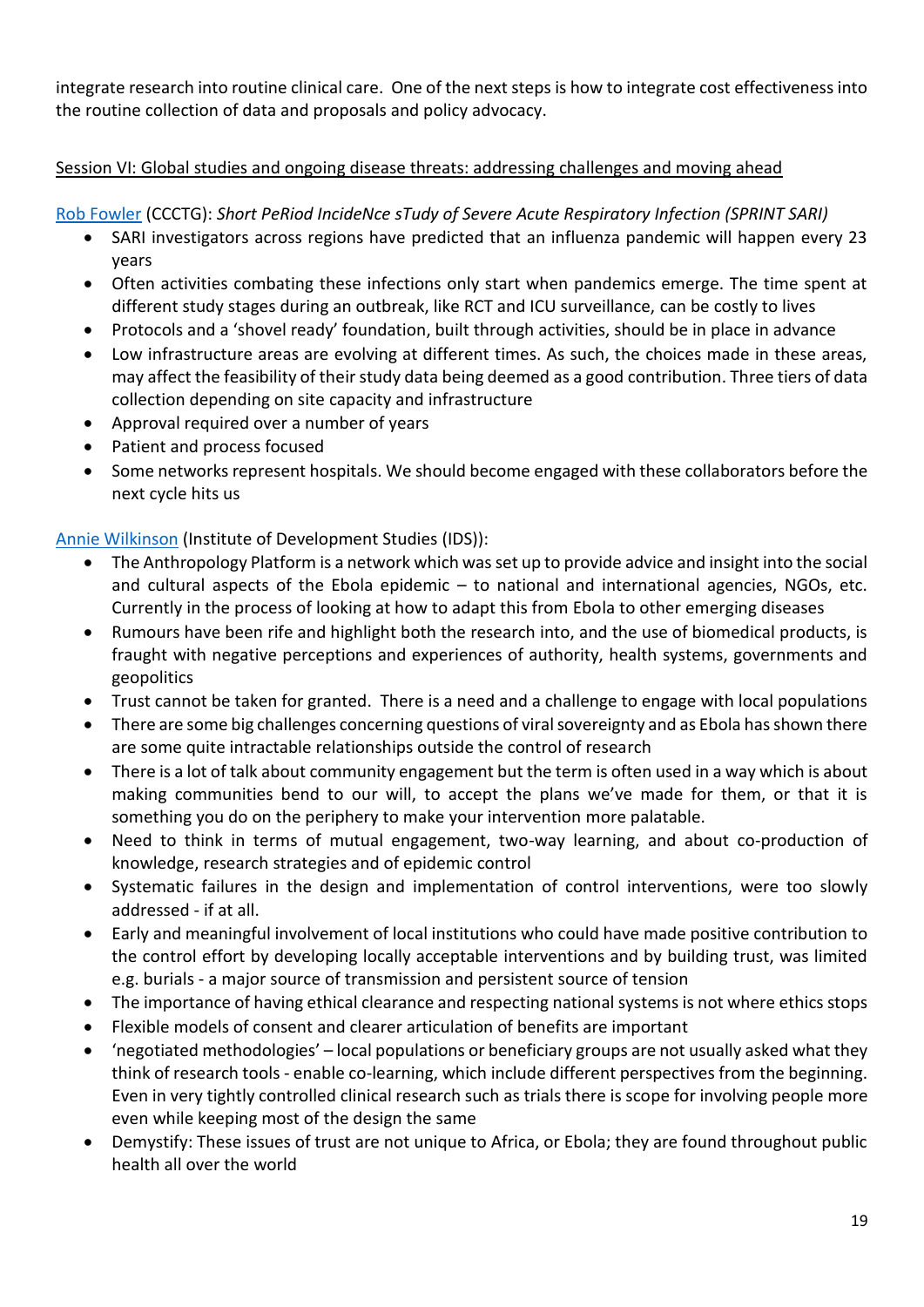[Eric D'Ortenzio](https://isaric.tghn.org/site_media/media/medialibrary/2016/05/Eric_DOrtenzio-REACTing.pdf) (Institut National de la Santé et de la Recherche Médicale (INSERM); REsearch and ACTion targeting emergING infectious disease (REACTing))*: An initiative for rapid research-response to epidemics of emerging infectious disease*

- Outbreaks: a constant repetition
- H1N1 2009 response: mixed results Difficulties: Scientists with other commitments, Ethical and regulatory issues, Lack of emergency funding, Impediments to international collaboration, Communication gaps, Shortage of social scientists - A need to better organize and prepare for the next outbreaks
- Aim to optimize and coordinate the existing research capacities during emerging and re-emerging infection threats – Objectives: In Peacetime: improve research preparedness: governance, research tools and priorities, links between disciplines, regulatory issues, criteria of research emergency. Funding, During crisis: Timely initiation of research projects and funding - facilitate reactive, flexible and effective research in "times of crisis"
- Social Mobilisation and community engagement for the Ebola vaccine trial in Guinea and favipiravir trial were important

# *Discussion & Q&A*

*Panel: Chair: Mike Christian (CCCTG) and Richard Hatchett (BARDA) Panellists: Alistair Nichol (GACT SARI, ISARIC), Rob Fowler (CCCTG & ISARIC), Annie Wilkinson (IDS), Peter Horby (ERGO & ISARIC), Eric D'Ortenzio (INSERM - REACTing)*

# *Q: Role of network development for SPRINT-SARI?*

**A**: The biggest goal will be the benefit of developing relationships. A good example of something that can produce. Bulk of the data will be from adults.

*Q*: Rumours – what is your community engagement proposition for next time? Epidemiology was broad, as *was the number of villages involved.*

**A**: Ideal would be to get in earlier. WHO has recommended; planning architectures and response structure and flexibility. Community engagement and anthropology should not be relegated to the field. Burials are a good example. Complaints about people of the wrong gender and wrong age burying their relatives' bodies. Logistical problems and resistance. Use the power of community.

# *Q: How are you planning to manage the SPRINT SARI CRF; assuming it is not possible to produce everything in English and not possible to have a single database for multiple languages?*

**A**: Created a translational database, in CDISC. Answers are created in code (MEDRA coding), which overcomes the language issue.

*Q: Where do you think the focus lies?*

*A*: During the "holiday season" to effect mobilisation.

# *Q: Facing data protection issues if patient consent is not obtained?*

**A:** For SPRINT SARI patient consent is not obtained unless local ERB request it. Patient level consent will probably not be required because information collected will be mostly routine. Some jurisdictions may require it, especially those collecting more information, and some may require data to stay in national system. Data collection – provided there is a data agreement in place, most times this works. Some local storage options, which make this easier, for example, in Canada it is being housed on a Canadian server. A lot of the databases are being set up in country to overcome the issue. Feeding back information into communities is not a one off conversation. Need to understand the social dynamics of the community and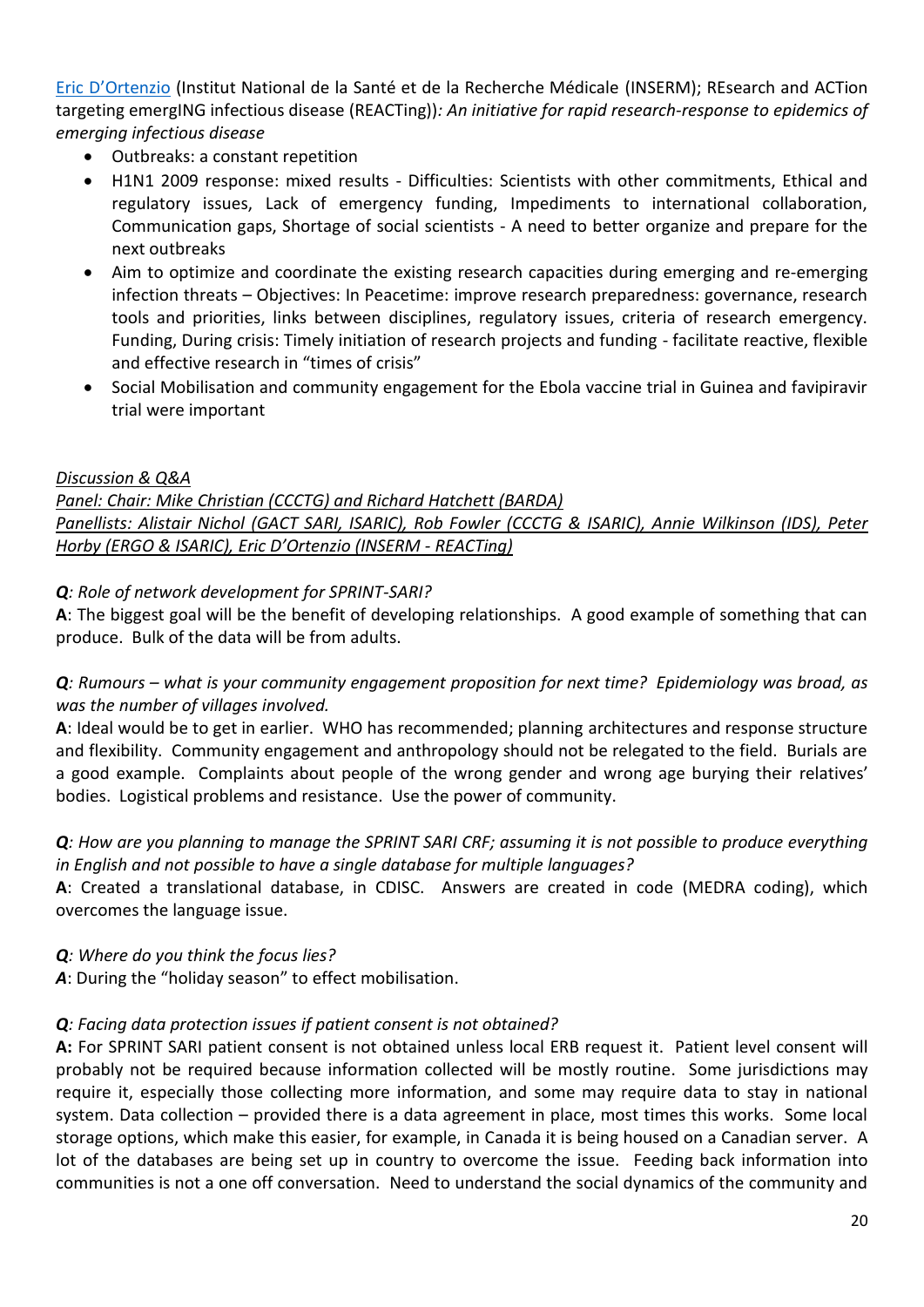governments. With Ebola, a number of networks formed which transformed into pockets of expertise. Work is ongoing to continue those efforts. This is major topic with WHO (reducing risk to patients and HCWs). Separately, many countries can provide data going forward; consider also looking back. Open statement of interest to take advantage of a subset of data.

# *Q: Different kinds of events make it difficult to get a perspective on community engagement. Might communities consider scenario based best practices?*

**A**: Social, behaviour change interventions are critical to controlling infection.

# *Q: Does the curve show when the response is required?*

**A**: Emergency situations preapproved protocols? BARDA is unique – advanced research and development. Degree of international interest in the new partners. BARDA is substantially resourced but not to go it alone – seeking partners

#### **Formulating next steps for a collaborative approach to research response**

#### **Chair: John Marshall (CCCTG, InFACT & ISARIC Vice-Chair)**

#### **Networking break-out session feedback:**

- 1. Creating and promoting common research infrastructure
- Multidisciplinary approach, linking public health with communities
- Understanding constraints of the information
- Adaptable and accessible protocols need to be publicized
- Data & sample sharing ISARIC to create a code of conduct as part of the existing data sharing policy
- Activities more promotion, engaging more with partners, scenario planning
- Expand membership and create a database of where the expertise lies (already exists)
- Further development of ISARIC protocols
- 2. Establishing a capacity for rapid and effective outbreak responsiveness

#### a. Activities:

- Define a set of core research data variables to be collected during outbreaks (clinical, epidemiological and anthropological data)
- Develop platforms for uploading, analysing, and sharing research data to better inform clinical management in real time during outbreaks
- Develop data sharing agreements between prospective players in advance
- Expand on the development of more detailed ready-to-go protocols for observational trials in known and unknown pathogen outbreaks. Pursue advanced ethical approval by the ethics committee of host nations where outbreaks are likely to occur (where possible this can also be done for drug/interventional trials)
- Develop a registry of researchers who can deploy at relatively short notice during an outbreak (ideally with the outbreak investigation teams) to help define the research context and potential questions early
- Build upon the existing mapping of lab capabilities and expansion potential in developed and developing countries
- Engage developing countries in research capacity building (developing and delivering training programs/tools, research opportunities and mentoring)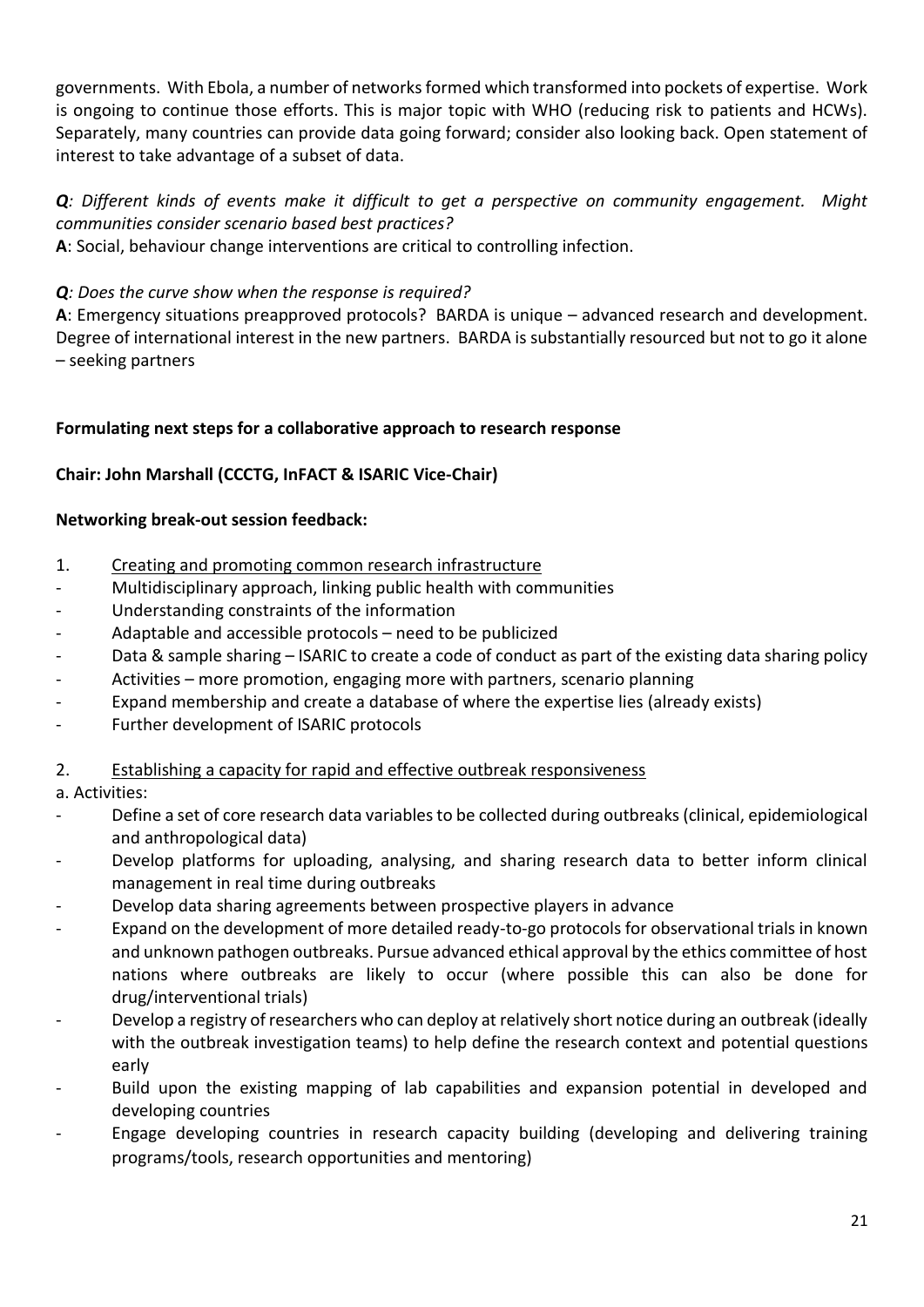- Carry out education and outreach activities about ISARIC and its purpose with the wide range of target audiences (including NGOs, governments)
- Identify and attend mutually beneficial training sessions between ISARIC/partners and NGOs (humanitarian training, research training, psychological screening)
- Lobby funders
- b. Key partners:
- WHO (national, regional, global), Governmental departments of health, NGOs, academic institutions in host nations, Laboratories, Pharma, research staff
- c. Resources/organisational structures:
- People and money

# General feedback:

- Don't try to do everything  $-$  it's a continuum.
- Brand as a response network, which brings together scientific expertise: Focus on science
- If there is a new disease don't underestimate what is required for a clinical trial
- Prospective high quality data collection to improve clinical care and thereby save lives. Foundation on which to build. This does not mean just in an outbreak setting (e.g. SPRINT-SARI is important to collect quality data in the inter-pandemic period)
- 3. Inter-pandemic preparedness and global capacity building
- Networking in LMICs
- Challenges for preparedness: networks are not joined up in these settings (lack of central coordination), fatigue/overload, speak to science at a local and regional level, not a one size fits all
- Teams from South East Asia (OUCRU) have large networks of ITUs how could these be blended?
- Brazil network lacks central coordination
- Zika virus and coordinated elements involve local and regional stakeholders.
- Approaching funders need a concept note (a master), go back to HIROs for funding
- Zika virus could be used as a coordination point around CDC, GloPID-R?
- Use funding to set up regional hubs
- 4. Understanding the interface between research and clinical care
- Common core question: What affects clinical practice and how can we address this issue?
- Consider an outbreak-free perspective
- Generate and process evidence (data collection through ISARIC members)
- Tools to assess clinical practice and the effectiveness/impact of research results
- SPRINT-SARI and a new PREPARE (next year plan)
- WHO as strategic partner (Blueprint); holistic approach, beyond clinical care (behaviour, community, advocacy groups….)

# **Closing remarks and next steps**

In closing, Roberto Bruzzone (Institut Pasteur & ISARIC Vice-Chair) noted that the meeting highlighted the need to focus on the main objectives of ISARIC. The network approach is fundamental to competing in the environment of rapid clinical research response. ISARIC needs to consider what will be the focus in the outbreak free period, with the reestablishment of regional hubs within the portfolio. ISARIC's Executive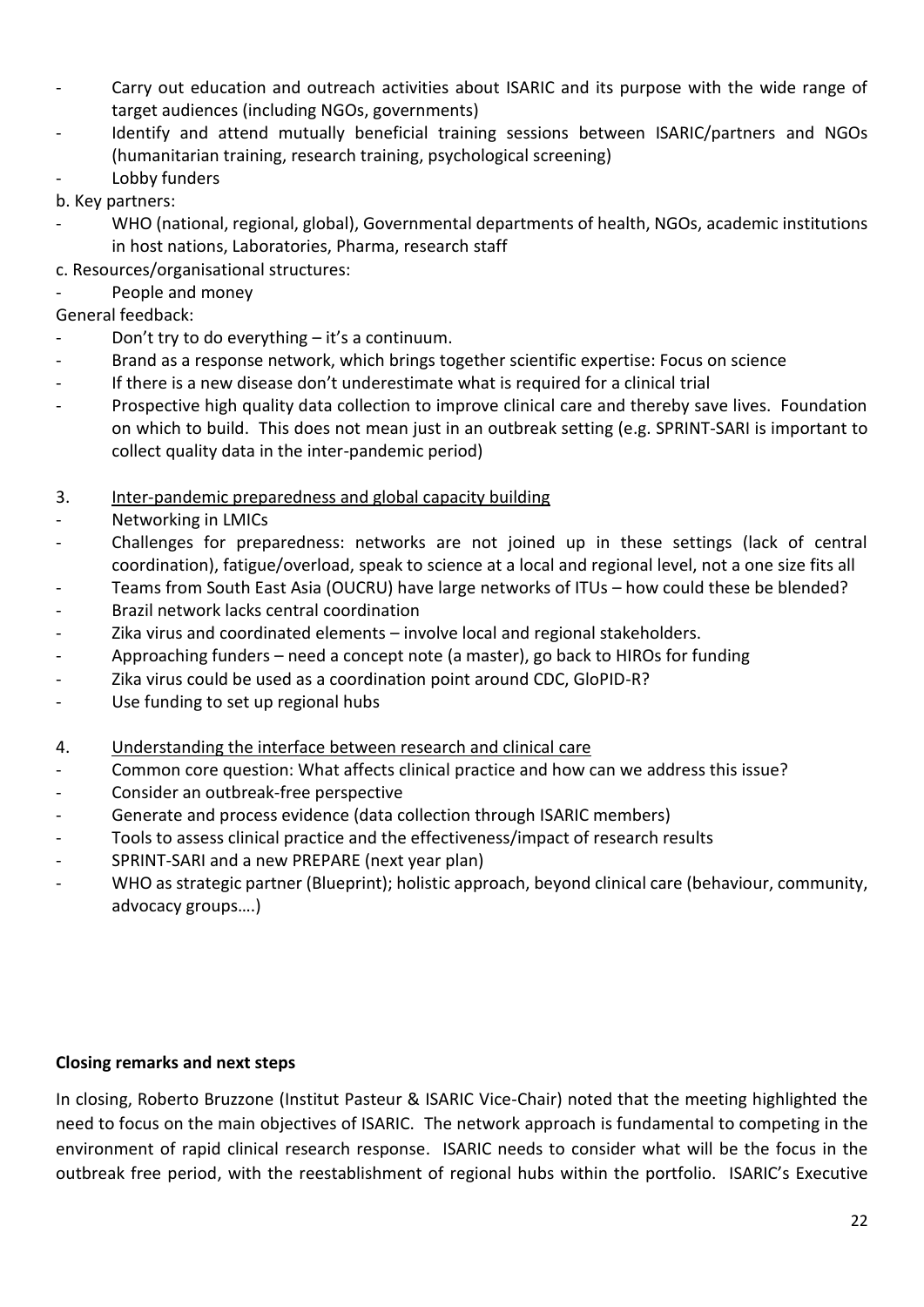Committee meeting (to be held on 2 December 2015) will seek to incorporate the outcomes of the Stakeholders' meeting into ISARIC's strategic objectives and ultimately feed into the WHO Blueprint.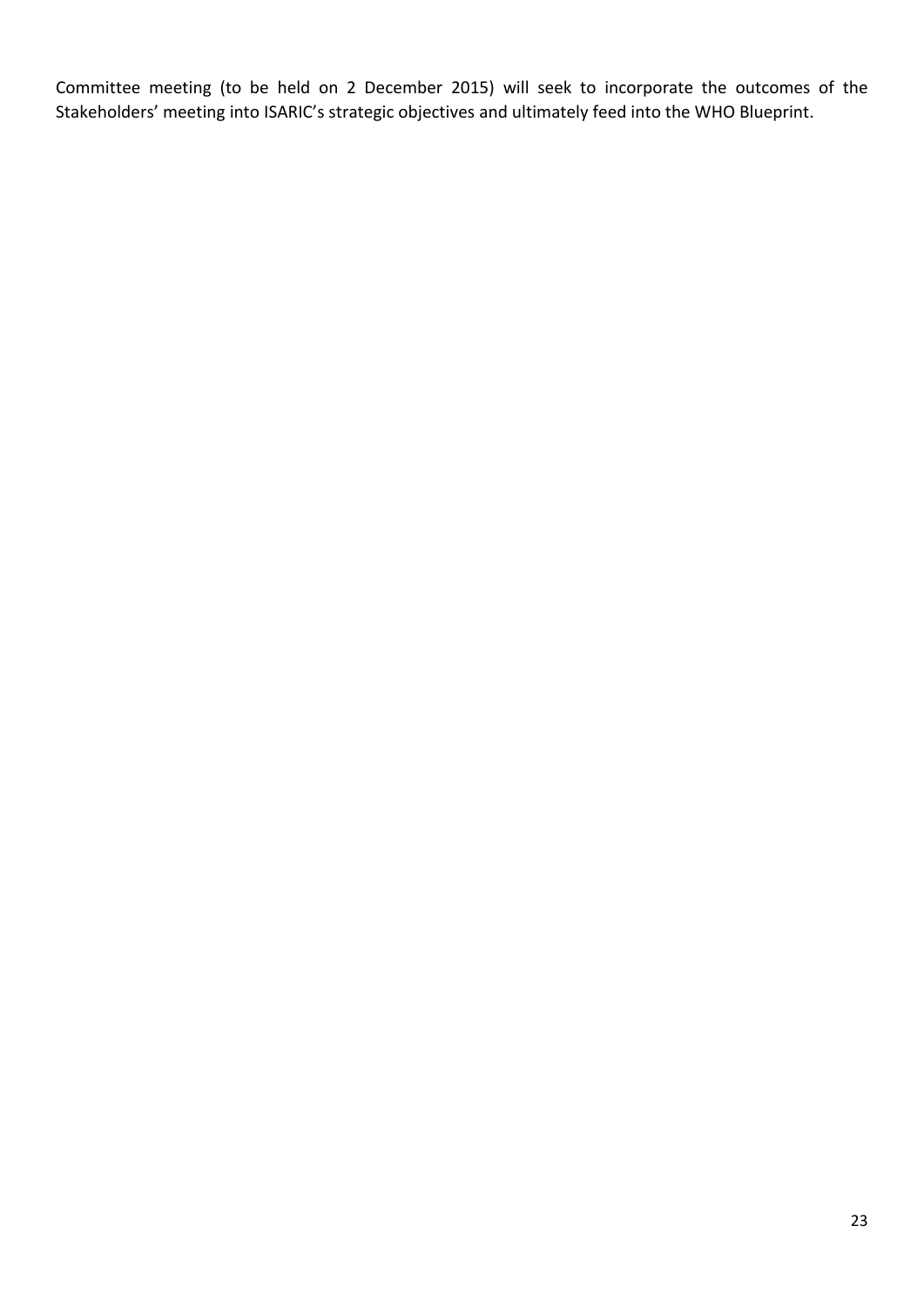# **The Agenda and List of Participants are provided below. Alternatively, please click the links to download a PDF of the [Agenda](https://isaric.tghn.org/site_media/media/medialibrary/2015/12/FINAL_Agenda_for_ISARIC_30NOV-1DEC_2015_meeting.pdf) and [List of Participants](https://isaric.tghn.org/site_media/media/medialibrary/2015/12/FINAL_LOP_for_ISARIC_Stakeholders_meeting_30NOV-1DEC_2015.pdf)**

# **AGENDA**

| <b>Monday</b><br><b>30 November</b> | <b>Time</b> | <b>Topic</b>                                                                                                                         |
|-------------------------------------|-------------|--------------------------------------------------------------------------------------------------------------------------------------|
|                                     | 08:15-09:00 | Registration/coffee & continental breakfast                                                                                          |
|                                     | 09:00-09:15 | <b>Welcome/Opening remarks</b>                                                                                                       |
|                                     |             | Speaker: Mike Turner, WT & Roberto Bruzzone, ISARIC Vice-Chair                                                                       |
|                                     | 09:15-09:45 | Keynote address/Introductory plenary: Successful Collaboration                                                                       |
|                                     |             | and Preparedness in Global Governance                                                                                                |
|                                     |             | Guest speaker: Robin Robinson (BARDA)                                                                                                |
|                                     | 09:45-10:15 | WHO blueprint for a research response                                                                                                |
|                                     |             | Speaker: Ana Maria Henao-Restrepo (WHO)                                                                                              |
|                                     | 10:15-10:30 | Coffee break                                                                                                                         |
|                                     | 10:30-11:30 | <b>Rapid Research Response task force</b>                                                                                            |
|                                     |             | Chair: Trudie Lang (TGHN & ISARIC) & Rob Fowler (CCCTG & ISARIC)                                                                     |
|                                     |             | Speakers:                                                                                                                            |
|                                     |             | Trudie Lang (TGHN & ISARIC)                                                                                                          |
|                                     |             | Nikki Shindo (WHO)                                                                                                                   |
|                                     |             | Maria Van Kerkhove (Institut Pasteur)                                                                                                |
|                                     |             | David Hui (Chinese University of Hong Kong)                                                                                          |
|                                     | 11:30-12:15 | <b>Discussion and Q&amp;A</b>                                                                                                        |
|                                     |             | Chair: Mike Turner (WT) & Mauricio Ferri                                                                                             |
|                                     |             | Panellists:                                                                                                                          |
|                                     |             | Trudie Lang (TGHN & ISARIC)                                                                                                          |
|                                     |             | Nikki Shindo (WHO)                                                                                                                   |
|                                     |             | Maria Van Kerkhove (Institut Pasteur)                                                                                                |
|                                     |             | David Hui (Chinese University of Hong Kong)                                                                                          |
|                                     |             | Rob Fowler (CCCTG & ISARIC)                                                                                                          |
|                                     | 12:15-13:00 | Gail Carson (ISARIC)<br><b>Buffet lunch</b>                                                                                          |
|                                     | 13:00-14:15 | Connecting with industry, funders and public health bodies                                                                           |
|                                     |             | Chairs: Frederick G. Hayden (ISARIC) & Niteen Wairagkar (BMGF)                                                                       |
|                                     |             | Speakers:                                                                                                                            |
|                                     |             | Robin Robinson (BARDA)                                                                                                               |
|                                     |             | Carol R. Epstein (MediVector)<br>Johan Van Hoof (Janssen/Johnson & Johnson)                                                          |
|                                     |             | Finnian Hanrahan (European Commission)                                                                                               |
|                                     | 14:15-15:00 | <b>Discussion and Q&amp;A</b>                                                                                                        |
|                                     |             | Chair: Roberto Bruzzone (Institut Pasteur) & Ilaria Capua (Istituto<br>Zooprofilattico del Veneto, Member of the Italian Parliament) |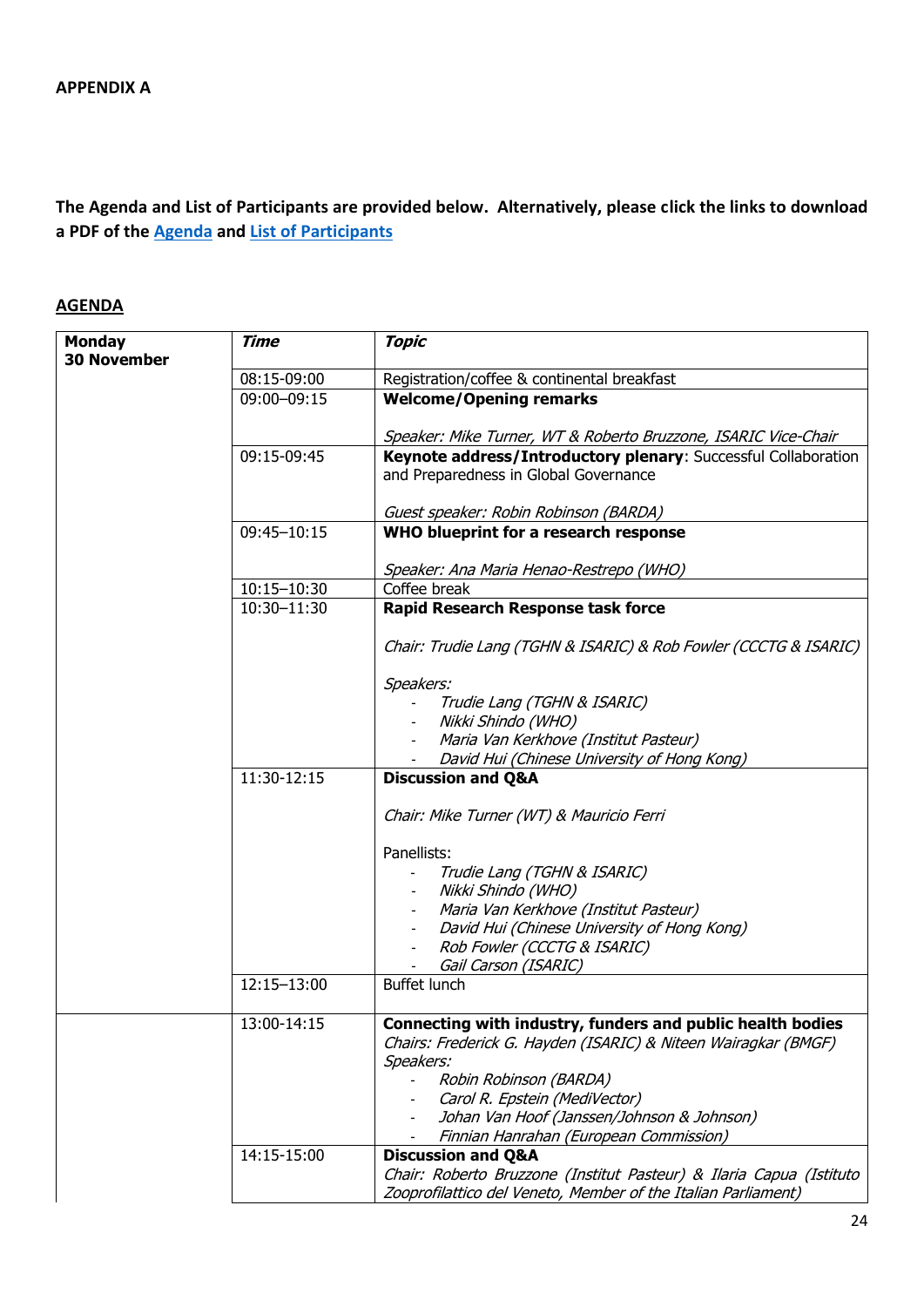|             | Panellists:<br>Robin Robinson (BARDA)<br>Carol R. Epstein (MediVector)<br>Johan Van Hoof (Janssen/Johnson & Johnson)<br>Bernadette Murgue (Aviesan/INSERM)                                                                                                                                                                                                     |
|-------------|----------------------------------------------------------------------------------------------------------------------------------------------------------------------------------------------------------------------------------------------------------------------------------------------------------------------------------------------------------------|
|             | Finnian Hanrahan (European Commission)                                                                                                                                                                                                                                                                                                                         |
| 15:00-15:15 | Coffee break                                                                                                                                                                                                                                                                                                                                                   |
| 15:15-16:15 | <b>Barriers, bottlenecks &amp; solutions</b><br>Chair: Alistair Nichol (University College Dublin & ISARIC) & Barbara<br>Bannister (Royal Free Hospital)                                                                                                                                                                                                       |
|             | Speakers:<br>Abha Saxena (WHO)<br>Ilaria Capua (Istituto Zooprofilattico delle Venezie, Member of<br>the Italian Parliament)<br>Brian McCloskey (PHE)<br>Laura Merson (WWARN & ISARIC)                                                                                                                                                                         |
| 16:15-17:00 | <b>Discussion and Q&amp;A</b><br>Chair: Fernando Bozza (BRICNet & ISARIC) & John Amuasi (Kumasi<br>Center for Collaborative Research in Tropical Medicine & WATER)<br>Panellists:<br>Abha Saxena (WHO)<br>Ilaria Capua (Istituto Zooprofilattico delle Venezie, Member of<br>the Italian Parliament)<br>Brian McCloskey (PHE)<br>Laura Merson (WWARN & ISARIC) |
| 19:00-21:00 | Dinner at Hotel Russell                                                                                                                                                                                                                                                                                                                                        |

| Tuesday         | <b>Time</b> | <b>Topic</b>                                                 |
|-----------------|-------------|--------------------------------------------------------------|
| <b>December</b> |             |                                                              |
|                 | 08:30-09:00 | Coffee/continental breakfast                                 |
|                 | 09:00-09:15 | <b>Summary of Day 1</b>                                      |
|                 |             | Speaker: John Marshall (CCCTG, InFACT & ISARIC Vice-Chair)   |
|                 | 09:15-10:00 | <b>Humanitarian collaboration</b>                            |
|                 |             | Chairs: Peter Horby (ERGO & ISARIC) & Annick Antierens (MSF) |
|                 |             | Speakers:                                                    |
|                 |             | Mary Van Lieshout (GOAL)                                     |
|                 |             | Annick Antierens (MSF)                                       |
|                 |             | Michael von Bertele (Save the Children)                      |
|                 | 10:00-10:45 | <b>Discussion and Q&amp;A</b>                                |
|                 |             | Chair: Dean Everett (MLW & ISARIC) & Pasi Penttinen (ECDC)   |
|                 |             | Panellists:                                                  |
|                 |             | Cathy Roth (WHO)                                             |
|                 |             | - Annick Antierens (MSF)                                     |
|                 |             | Mary Van Lieshout (GOAL)                                     |
|                 |             | Michael von Bertele (Save the Children)                      |
|                 |             | Peter Horby (ERGO & ISARIC)                                  |
|                 | 10:45-11:00 | Coffee break                                                 |
|                 | 11:00-11:15 | WHO activities on data sharing & biobanking update           |
|                 |             | Speaker: Cathy Roth (WHO)                                    |
|                 | 11:15-12:30 | Network engagement breakout groups                           |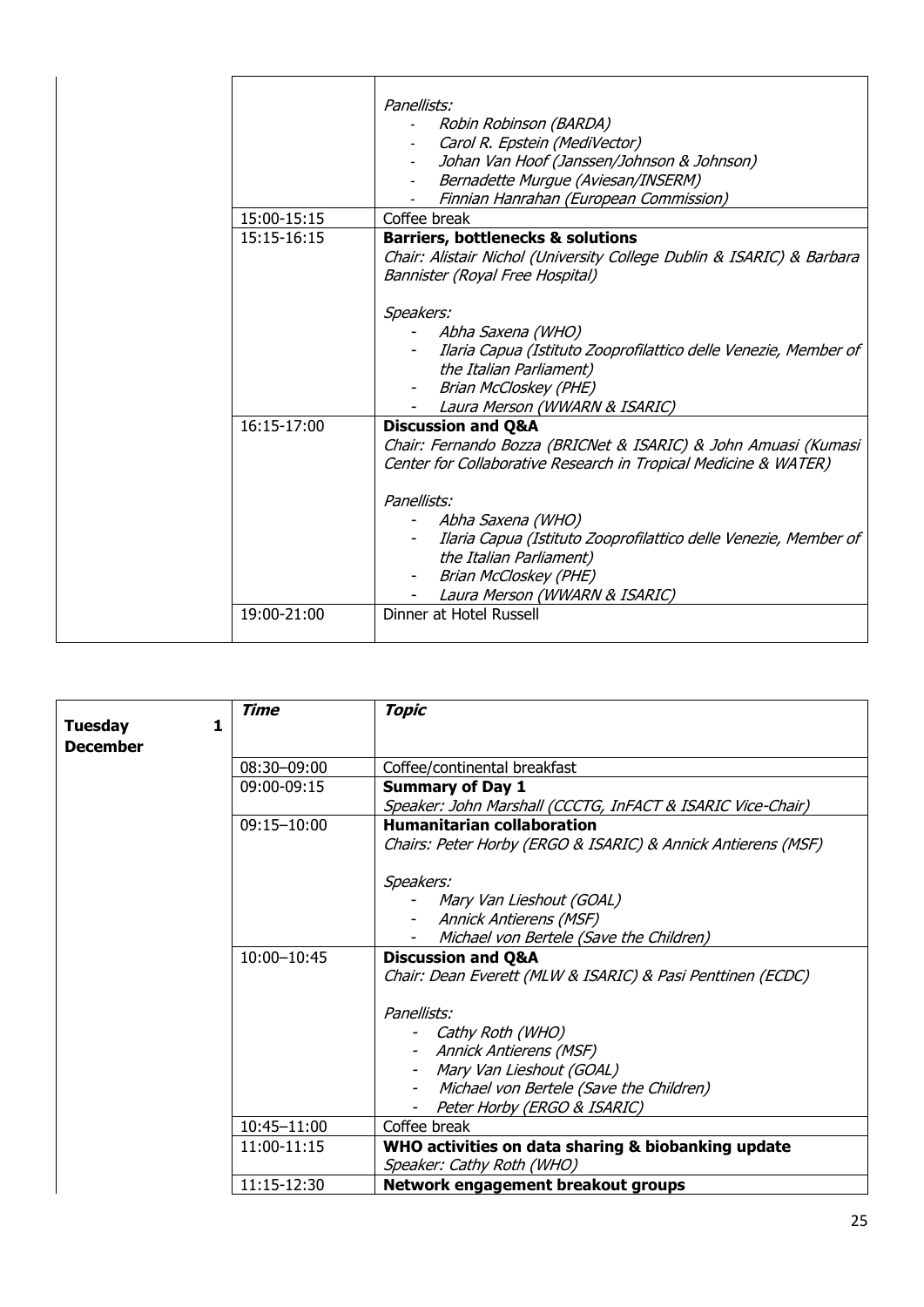| 12:30-13:15 | Buffet lunch                                                                                            |
|-------------|---------------------------------------------------------------------------------------------------------|
| 13:15-14:15 | Low and Middle Income Countries capacity building,                                                      |
|             | collaboration and networking                                                                            |
|             | Chairs: Haja Ramatulai Wurie (COMAHS) & Cathy Roth (WHO)                                                |
|             |                                                                                                         |
|             | Speakers:<br>John Amuasi (Kumasi Center for Collaborative Research in                                   |
|             | Tropical Medicine & WATER)                                                                              |
|             | Mauricio Ferri                                                                                          |
|             | John Marshall (CCCTG, InFACT & ISARIC)                                                                  |
| 14:15-15:00 | <b>Discussion and Q&amp;A</b>                                                                           |
|             | Chair: Kath Maitland (KEMRI Wellcome Trust Programme & ISARIC) &                                        |
|             | Mandeep Chadha (Indian Council of Medical Research)                                                     |
|             |                                                                                                         |
|             | Panellists:                                                                                             |
|             | John Amuasi (Kumasi Center for Collaborative Research in                                                |
|             | Tropical Medicine & WATER)                                                                              |
|             | Mauricio Ferri                                                                                          |
|             | John Marshall (CCCTG, InFACT & ISARIC)                                                                  |
| 15:00-15:15 | Coffee break                                                                                            |
| 15:15-16:30 | Global studies and ongoing disease threats: addressing                                                  |
|             | challenges and moving ahead<br>Chairs: Ken Baillie (Roslin Institute, University of Edinburgh & ISARIC) |
|             | and Bernadette Murgue (WHO)                                                                             |
|             |                                                                                                         |
|             | Speakers:                                                                                               |
|             | Alistair Nichol (GACT SARI)                                                                             |
|             | Rob Fowler (SPRINT SARI)<br>$\sim$                                                                      |
|             | Annie Wilkinson (IDS)<br>$\blacksquare$                                                                 |
|             | Peter Horby (ERGO ISARIC PREPARE)<br>$\blacksquare$                                                     |
|             | Eric D'Ortenzio (INSERM - Aviesan REACTing)                                                             |
| 16:30-17:15 | <b>Discussion and Q&amp;A</b>                                                                           |
|             | Chair: Mike Christian (CCCTG) and Robin Robinson (BARDA)                                                |
|             |                                                                                                         |
|             | Panellists:                                                                                             |
|             | Alistair Nichol (GACT SARI)<br>Rob Fowler (CCCTG & ISARIC)                                              |
|             | Annie Wilkinson (IDS)                                                                                   |
|             | Peter Horby (ERGO ISARIC)                                                                               |
|             | Eric D'Ortenzio (INSERM - REACTing)                                                                     |
| 17:15-17:45 | Formulating next steps for a collaborative approach to                                                  |
|             | research response                                                                                       |
|             | Chair: John Marshall (CCCTG, InFACT & ISARIC Vice-Chair)                                                |
| 17:45-18:15 | <b>Closing remarks</b>                                                                                  |
|             | Chair: Roberto Bruzzone (Institut Pasteur & ISARIC Vice-Chair)                                          |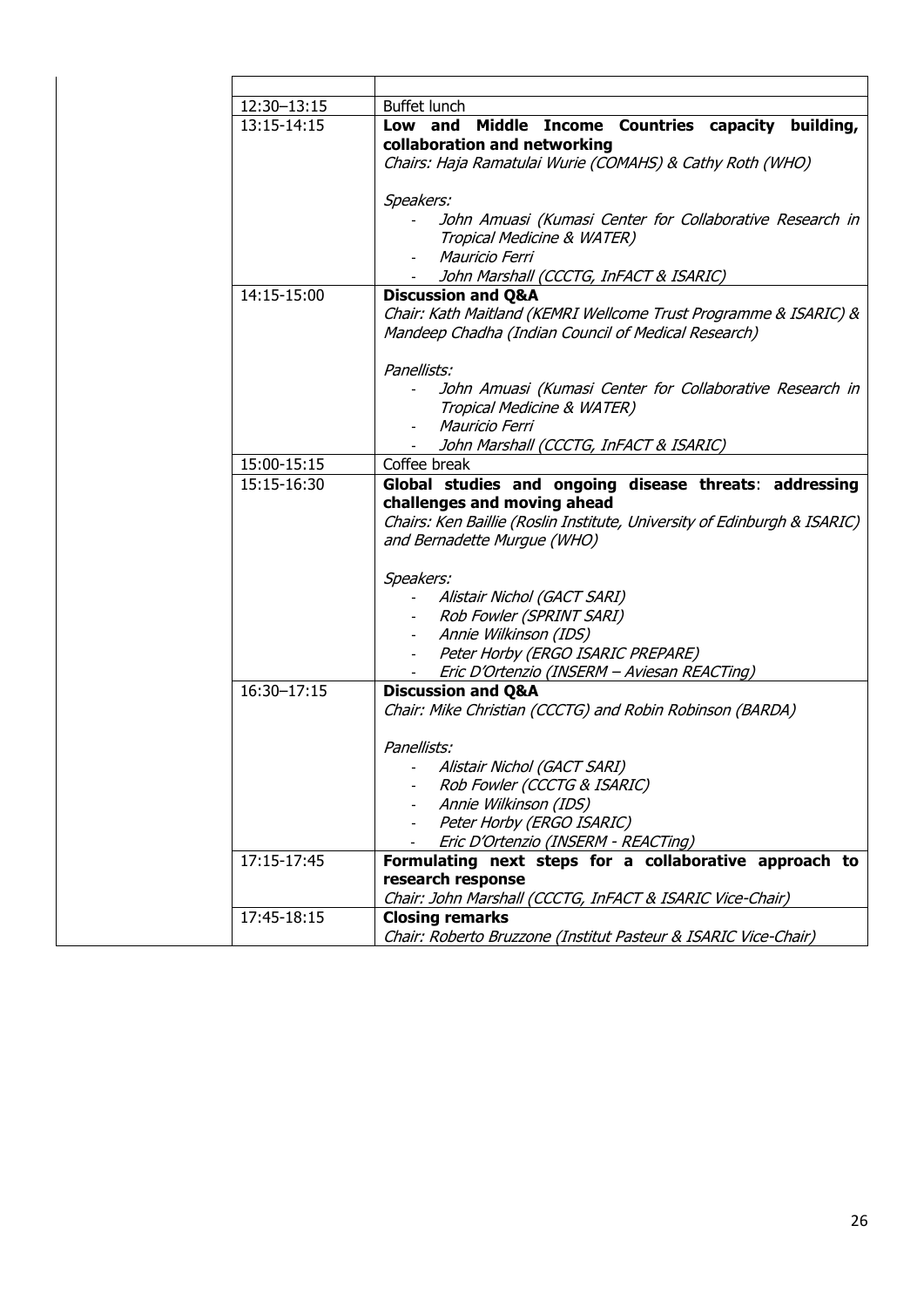# **List of Participants**

| <b>First name</b>  | <b>Family Name</b>    | <b>Affiliation</b>                                                                                                                                   |
|--------------------|-----------------------|------------------------------------------------------------------------------------------------------------------------------------------------------|
| John               | Amuasi                | Kumasi Center for Collaborative Research in Tropical Medicine/West                                                                                   |
|                    |                       | African Task Force for the Control of Emerging & Reemerging Infections                                                                               |
|                    |                       | (WATER)                                                                                                                                              |
| Annick             | <b>Antierens</b>      | <b>MSF</b>                                                                                                                                           |
| Oumou<br>Younoussa | <b>Bah-Sow</b>        | Guinea Regulatory Agency - Hôpital Ignace Deen                                                                                                       |
| Ken                | <b>Baillie</b>        | Roslin Institute, University of Edinburgh                                                                                                            |
| Barbara            | <b>Bannister</b>      | Royal Free Hospital                                                                                                                                  |
| Luke               | <b>Bawo</b>           | Ministry of Health, Liberia                                                                                                                          |
| Abdoul             | <b>Beavogui</b>       | Ministry of Health,                                                                                                                                  |
|                    |                       | Republic of Guinea                                                                                                                                   |
| Fernando           | <b>Bozza</b>          | National Institute of Infectious Disease, Oswaldo Cruz Foundation, Rio de<br>Janeiro, Brazil; Brazilian Research in Intensive Care Network - BRICNet |
| Roberto            | <b>Bruzzone</b>       | <b>HKU-Pasteur Research Pole</b>                                                                                                                     |
| Ewen               | Callaway              | <b>Nature</b>                                                                                                                                        |
| Ilaria             | Capua                 | Istituto Zooprofilattico delle Venezie, Member of the Italian Parliament                                                                             |
| Gail               | Carson                | <b>ISARIC Coordinating Centre</b>                                                                                                                    |
| Marco              | <b>Cavaleri</b>       | African Vaccine Regulatory Forum (AVAREF)                                                                                                            |
| Mandeep            | Chadha                | Indian Council of Medical Research                                                                                                                   |
| Mike               | <b>Christian</b>      | <b>CCCTG</b>                                                                                                                                         |
| Iza                | <b>Ciglenecki</b>     | <b>MSF</b>                                                                                                                                           |
| Eric               | D'Ortenzio            | <b>INSERM - REACTING</b>                                                                                                                             |
| Menno              | de Jong               | PREPARE                                                                                                                                              |
| Jake               | <b>Dunning</b>        | Public Health England                                                                                                                                |
| Carol              | <b>Epstein</b>        | MediVector, Inc.                                                                                                                                     |
| Dean               | <b>Everett</b>        | Malawi-Liverpool-Wellcome Clinical Research Programme / University of<br>Liverpool                                                                   |
| David              | Fedson                |                                                                                                                                                      |
| Mauricio           | Ferri                 |                                                                                                                                                      |
| Tom                | <b>Fletcher</b>       | HQ World Health Organisation, Wellcome Trust / MoD                                                                                                   |
| Rob                | <b>Fowler</b>         | University of Toronto / World Health Organization                                                                                                    |
| Arturo             | Galindo-Fraga         | La Red / Instituto Nacional de Ciencias Médicas y Nutrición "Salvador<br>Zubirán"                                                                    |
| Ed                 | Gibbs                 | University of Oxford, CTMGH                                                                                                                          |
| Finnian            | Hanrahan              | <b>European Commission</b>                                                                                                                           |
| Richard            | <b>Hatchett</b>       | United States Department of Health and Human Services, the Office of the                                                                             |
|                    |                       | Assistant Secretary for Preparedness & Response Biomedical Advanced                                                                                  |
|                    |                       | Research & Development Authority                                                                                                                     |
| Frederick          | Hayden                | University of Virginia School of Medicine                                                                                                            |
| Ana Maria          | <b>Henao Restrepo</b> | World Health Organization                                                                                                                            |
| Peter              | Horby                 | University of Oxford, ERGO                                                                                                                           |
| David              | Hui                   | The Chinese University of Hong Kong                                                                                                                  |
| Tuula              | <b>Itkonen</b>        | University of Oxford admin                                                                                                                           |
| Michael            | <b>Jacobs</b>         | <b>NHS England</b>                                                                                                                                   |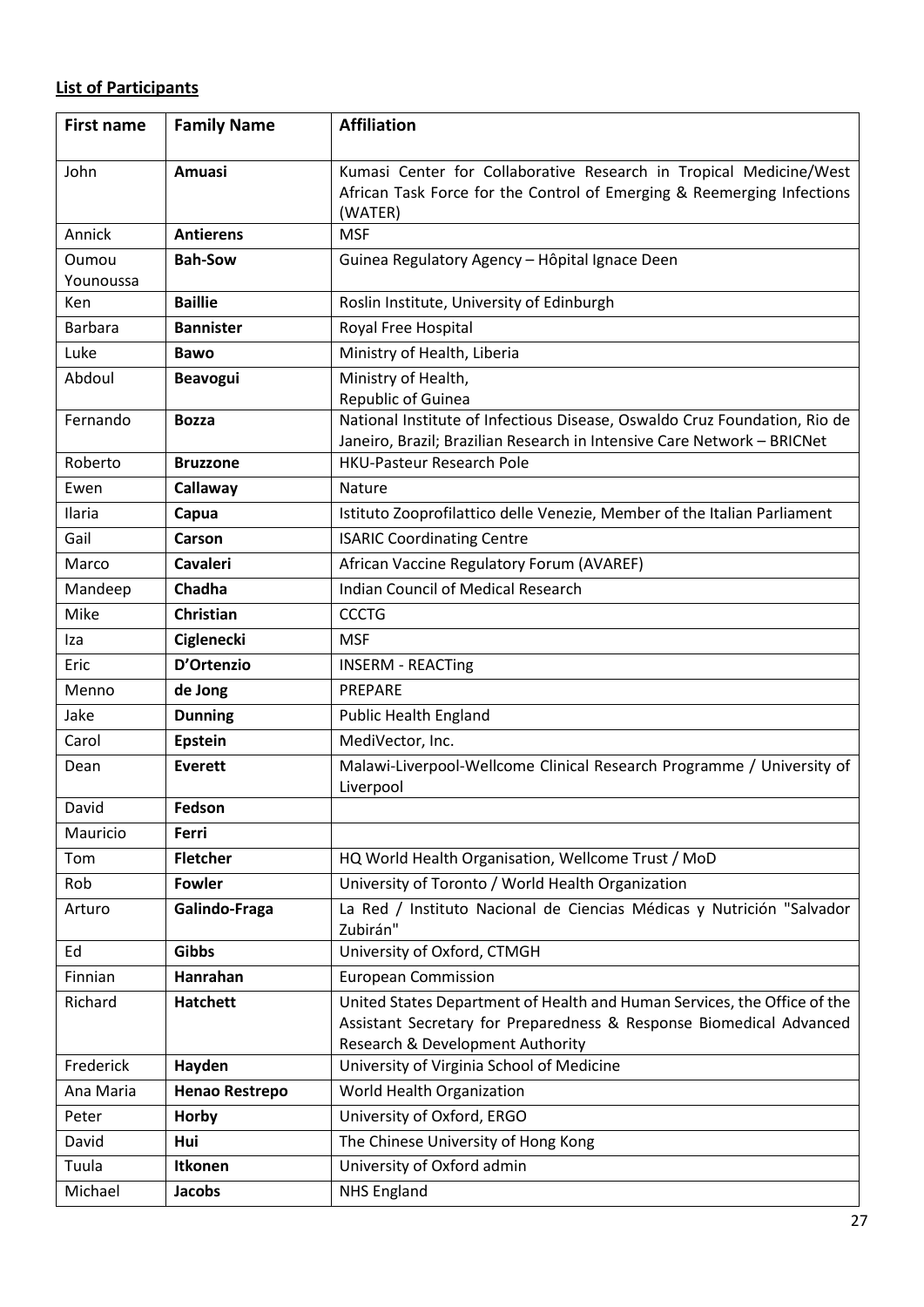| Sarah        | Jones                 | University of Oxford admin                                               |
|--------------|-----------------------|--------------------------------------------------------------------------|
| Stephen      | Kennedy               | Incident Management System (IMS), Liberia                                |
| Sandra       | Laney                 | Paul G Allen Family Foundation                                           |
| Trudie       | Lang                  | The Global Health Network, University of Oxford                          |
| Kajsa-Stina  | Longuere              | <b>ISARIC Coordinating Centre</b>                                        |
| Kath         | <b>Maitland</b>       | KEMRI Wellcome Trust Programme, Kilifi / Imperial College, London        |
| John         | <b>Marshall</b>       | ISARIC/InFACT                                                            |
| Ignacio      | <b>Martin-Loeches</b> | St James's Hospital, Trinity College Dublin                              |
| Line         | <b>Matthiessen</b>    | <b>European Commission</b>                                               |
| <b>Brian</b> | <b>McCloskey</b>      | <b>Public Health England</b>                                             |
| Chelsea      | <b>McMullen</b>       | <b>ISARIC Coordinating Centre</b>                                        |
| Laura        | <b>Merson</b>         | University of Oxford / WWARN                                             |
| Catrin       | <b>Moore</b>          | University of Oxford, ERGO                                               |
| Sarah        | <b>Moore</b>          | <b>ISARIC Coordinating Centre</b>                                        |
| Bernadette   | <b>Murgue</b>         | World Health Organization                                                |
| Jean-Jacques | Muyembe-Tamfum        | Institut National de Recherche biomédicale-INRB                          |
| <b>Binh</b>  | <b>Nguyen Cam</b>     |                                                                          |
| Alistair     | <b>Nichol</b>         | University College Dublin                                                |
| lan          | <b>Norton</b>         | World Health Organization                                                |
| Raul         | <b>Pardinaz-Solis</b> | <b>ISARIC Coordinating Centre</b>                                        |
| Pasi         | Penttinen             | European Centre for Disease Prevention and Control (ECDC)                |
| Fabien       | Quintard              | <b>Fondation Mérieux</b>                                                 |
| Morven       | <b>Roberts</b>        | <b>MRC</b>                                                               |
| Robin        | Robinson              | United States Department of Health and Human Services, the Office of the |
|              |                       | Assistant Secretary for Preparedness & Response, Biomedical Advanced     |
| Cathy        | Roth                  | Research & Development Authority<br>World Health Organization            |
| Alex         | Salam                 | GOAL Global & King's College London                                      |
| Abha         | Saxena                | World Health Organization                                                |
| Peter        | <b>Scott</b>          | Parafinalé Research                                                      |
| Calum        | <b>Semple</b>         | University of Liverpool                                                  |
| Nikki        | <b>Shindo</b>         | World Health Organization                                                |
| Prasanth     | Sukumar               | University College Dublin                                                |
| Olga         | <b>Tosas Auguet</b>   | University of Oxford, OHSCAR                                             |
| Mike         | <b>Turner</b>         | The Wellcome Trust                                                       |
| Timothy      | Uyeki                 | CDC/OID/NCIRD                                                            |
| Rogier       | van Doorn             | University of Oxford, OUCRU                                              |
| Johan        | Van Hoof              | Janssen Pharmaceutical Companies of Johnson & Johnson                    |
| Maria        | <b>Van Kerkhove</b>   | <b>Institut Pasteur</b>                                                  |
| Mary         | <b>Van Lieshout</b>   | <b>GOAL</b>                                                              |
| Richard      | <b>Vaux</b>           | <b>Fondation Mérieux</b>                                                 |
| Michael      | von Bertele           | Save the Children                                                        |
| Niteen       | Wairagkar             | <b>Bill and Melinda Gates Foundation</b>                                 |
| Conall       | Watson                | London School of Hygiene & Tropical Medicine                             |
| Steve        | Webb                  | InFACT/ANZICS                                                            |
|              |                       |                                                                          |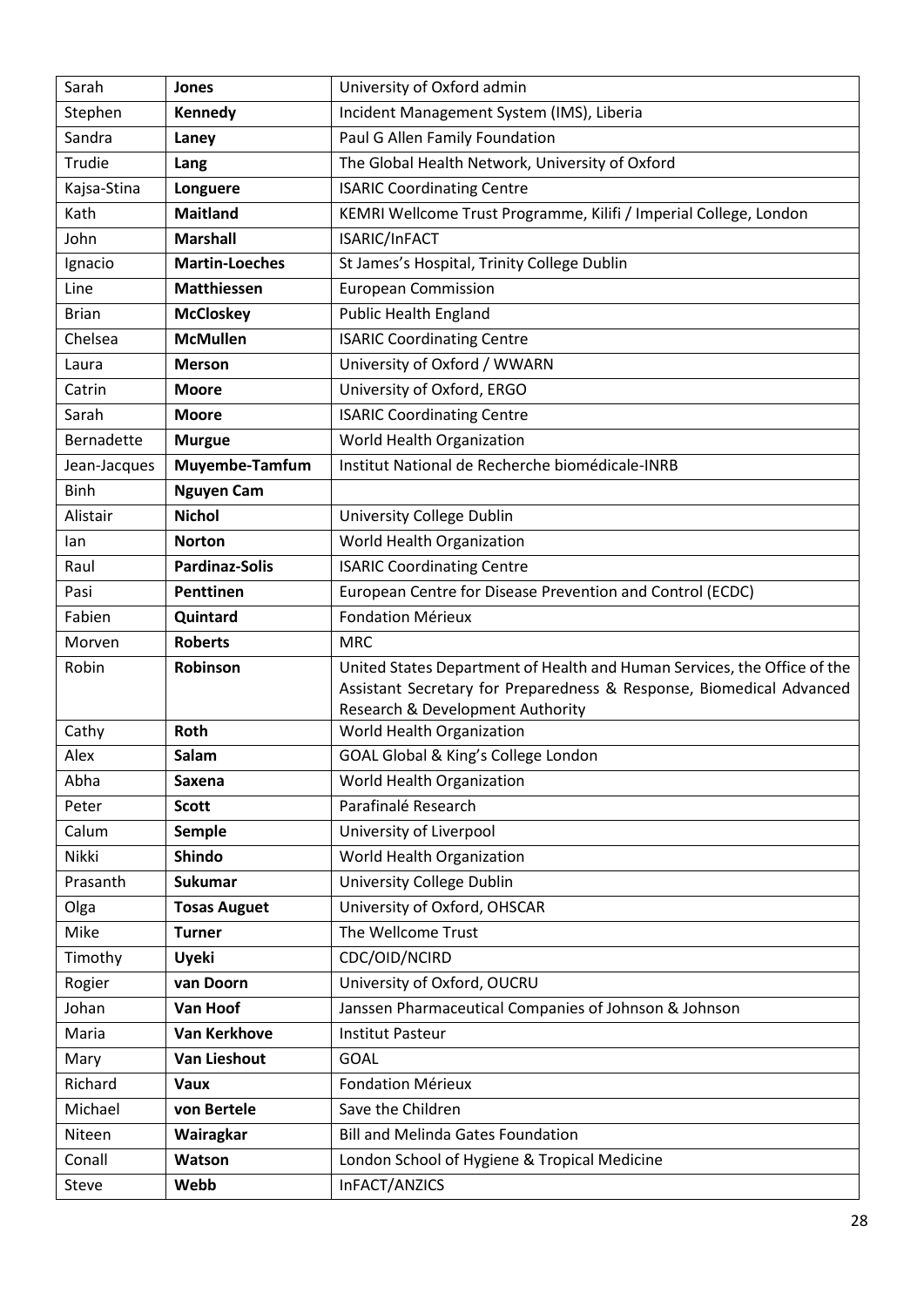| Charlie   | Weller    | The Wellcome Trust                                                         |
|-----------|-----------|----------------------------------------------------------------------------|
| Annie     | Wilkinson | Institute of Development Studies                                           |
| Haja      | Wurie     | College of Medicine and Allied Health Sciences, University of Sierra Leone |
| Ramatulai |           |                                                                            |